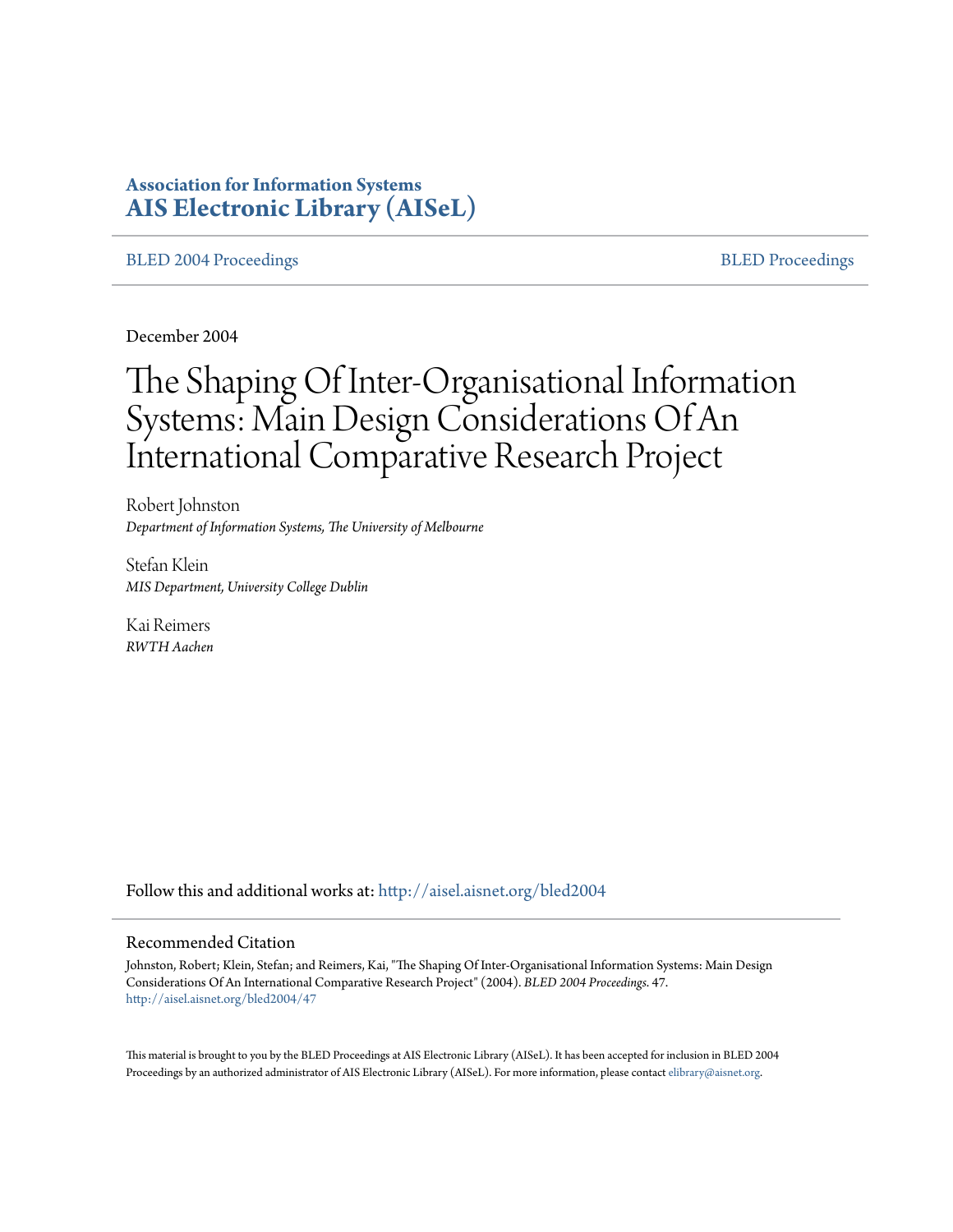# **17th Bled eCommerce Conference**

#### **eGlobal**

Bled, Slovenia, June 21 - 23, 2004

# **The Shaping Of Inter-Organisational Information Systems: Main Design Considerations Of An International Comparative Research Project**

#### **Kai Reimers**

RWTH Aachen, Germany reimers@wi.rwth-aachen.de

#### **Robert B. Johnston**

Department of Information Systems, The University of Melbourne, Australia r.johnston@dis.unimelb.edu.au

#### **Stefan Klein**

MIS Department, University College Dublin, Ireland Stefan.Klein@ucd.ie

#### **Abstract**

*Based on a critical analysis of the literature on the development and adoption of interorganisational information systems (IOIS) we propose a new unit of analysis for IOIS studies, define levels of analysis based on this unit in order to organize a large set of variables pertinent to the study of IOIS, and show how this design will be implemented within an international collaborative research project. The main goal of our research is to shed light on the interaction between characteristics of IOIS and their development trajectories on the one hand and characteristics of industries and countries on the other hand. We expect that both, industry characteristics and characteristics of national environments have a significant influence on the type and development of IOIS but submit that understanding of these relationships is in its infancy and that significant new insights can be gained by carefully specifying the network level of analysis. Better understanding of the way IOIS are shaped can greatly assist in evaluating the extent to which adoption experiences in one industry or country can be validly used to inform policy choices in another industry or country.* 

*Keywords: inter-organisational information systems, electronic data interchange, unit of analysis, research design, international comparative research,*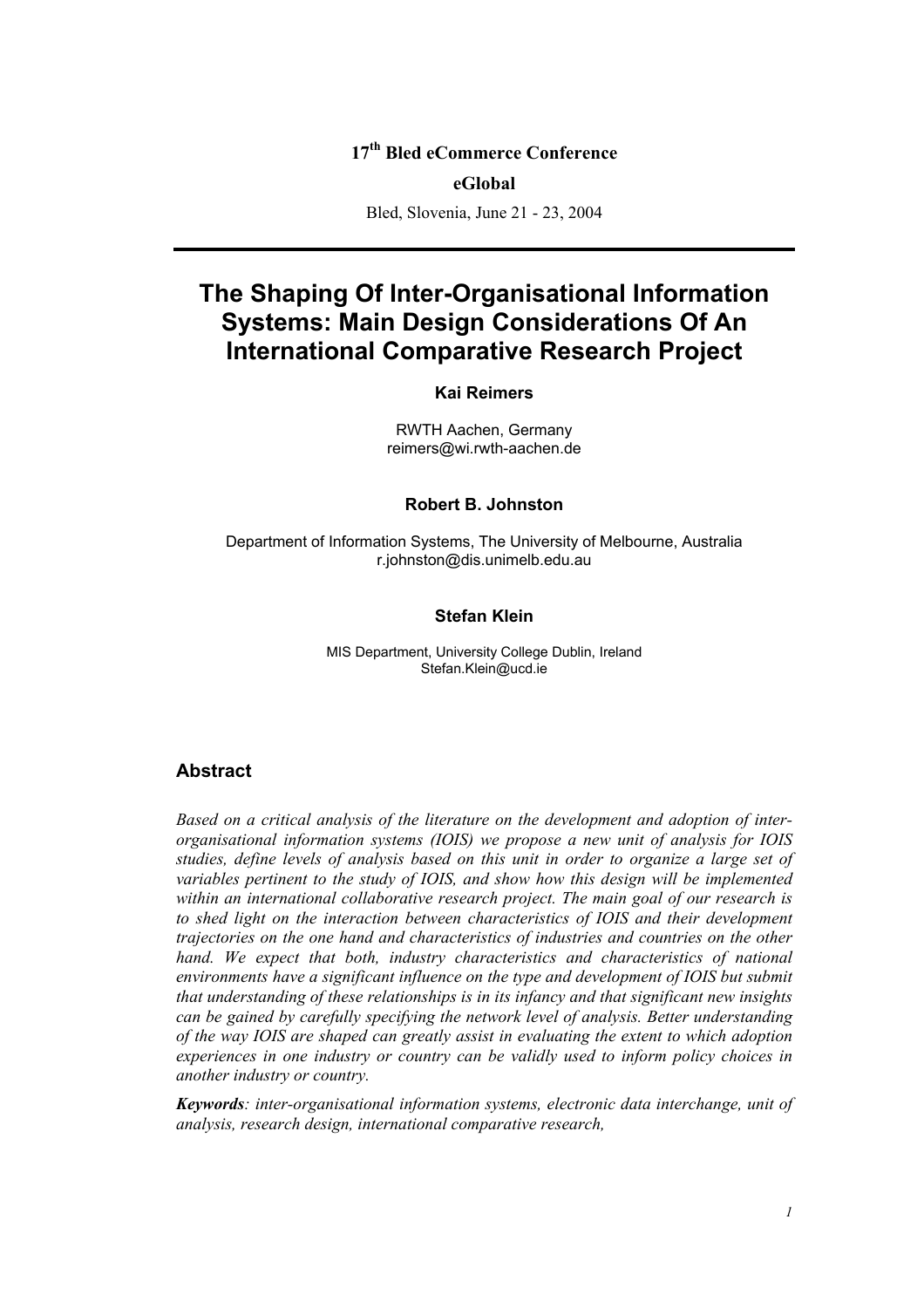## **1 Introduction**

The study of inter-organisational information systems  $(IOIS)^1$  has accumulated a considerable body of knowledge over the past 20 years. Initially dominated by the concept of electronic data interchange, this literature has gained new momentum through the prospect of using the Internet for building inter-organisational information systems. This knowledge pertains to issues such as critical success factors of introducing/promoting electronic data interchange or building inter-organisational information systems and effects of such technologies and systems. As with regard to the development of intra-organisational information systems, we can now, with some degree of confidence, say which factors should be present when embarking on a development project, which constraints need to be considered, and what the likely effects are. However, increasingly evidence is available that shows:

- Institutional factors have a strong influence on the *type* of IOIS being developed (Mansell, 2003; Easton and Araujo, 2003; Wong, 2003)
- Institutional factors have a major influence on the IOIS *diffusion path* (Hsiao, 2001; Tigre, 2003; Palacios, 2003; Brousseau, 2003; Gibbs, 2003, Andersen, 2003a and 2003b; Henriksen, 2000; Teo et al., 2003; Damsgaard and Lyytinen, 1996 and 1998; Thatcher and Foster, 2003; Christiaanse and Huigen,  $1997)^2$

Thus, it would be desirable to better understand in detail the relationships between institutional traits of inter-organisational information systems on the one hand and specific types of systems on the other hand and how these types evolve over time. This question, however, cannot be addressed when different types of inter-organisational information systems are combined into one general type by abstracting from their specific characteristics or when focusing on distinct technologies that are but components in resulting inter-organisational information systems. For example, it is often assumed either that critical success factors would be generic with regard to inter-organisational information systems or that electronic data interchange is a distinct technology that could be studied with regard to adoption patterns and effects. By contrast, Alt and Fleisch (2000) argue that success factors are contingent upon types of IOIS while Lyytinen and Damsgaard (1998) show that EDI should not be viewed as a discrete technology that diffuses across a population.

In this paper, we will describe an international research project which is designed to address the question raised above. We think that the main contribution of this paper consists of the definition of a new focal unit of analysis which better than more established units accommodates the requirements implied in that question and to embed this unit in a theory-based schema of different levels of analysis.

This paper is organized as follows. Next, we will outline the proposed new unit of analysis which will be used in our research. In Section 3 the range of variables to be included in our research is presented and related to our unit of analysis via a layered model of socio-economic systems. In Section 4 the way our research design is going to be implemented will be outlined and section 5 summarizes and concludes the paper.

 $\overline{a}$ 

<sup>&</sup>lt;sup>1</sup> We prefer to use the acronym IOIS rather than the more common IOS for inter-organisational information system. The reason is that firms engage in ever higher levels of inter-organisational coordination which does not necessarily comprise the use of information technology. Thus, it becomes necessary to make the distinction between inter-organisational work processes and interorganisational information systems used to coordinate them.

 $2^2$  See Appendix for a more extensive summary of the relevant literature.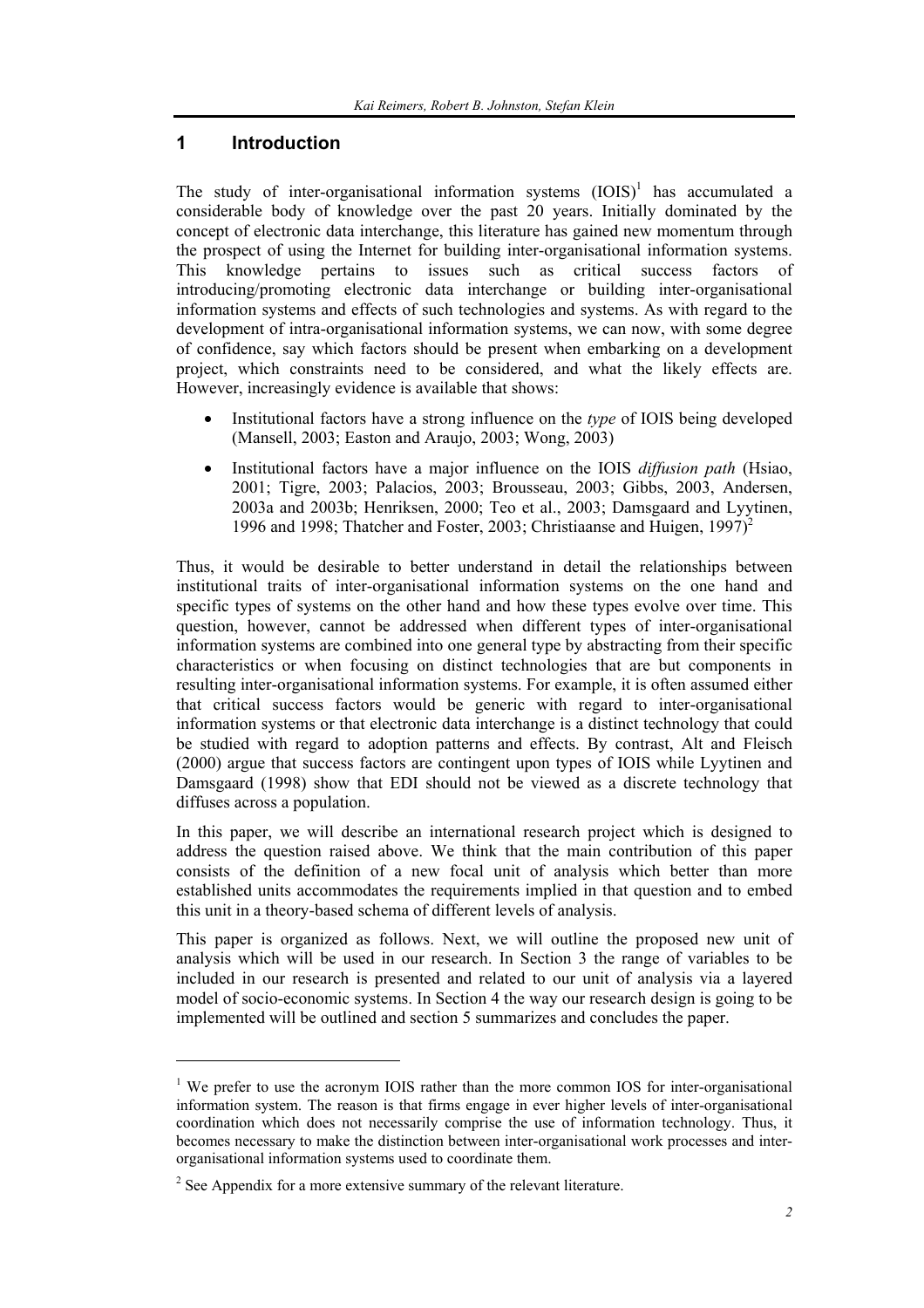# **2 The Unit Of Analysis**

So far, the following units of analysis have been employed in IOIS studies:

- A certain technology (mostly EDI) that diffuses across a population of organisations
- An organisation considering to participate in an IOIS or to adopt related technologies (such as EDI)
- A specific IOIS
- An industry with regard to certain technologies (EDI, Internet) or certain forms of IOIS (B2B e-marketplaces)
- A country with regard to certain technologies (EDI, Internet) or certain forms of IOIS (B2B or B2C e-commerce)
- A supply chain

As mentioned above, Lyytinen and Damsgaard (1998) have shown why EDI or other networked technologies should not be viewed as distinct and fixed technologies that diffuse across a population. However, once this assumption is dropped it becomes impossible to use a certain technology as a unit of analysis because the technology becomes a variable and therefore cannot be specified ex ante.

Similarly, Kurnia and Johnston (2000 and 2002) have argued that an individual organisation is not a suitable unit of analysis for IOIS-related studies because this approach assumes that an organisation's environment is unaffected by the organisation's actions which clearly is not true for most instances of IOIS-related decisions and events. For example, industry structure may be affected by the development of interorganisational information systems.

In the introduction, we have already argued that a specific IOIS cannot serve as a unit of analysis once it is acknowledged that IOIS vary considerably and that different types of IOIS may interact differently with their environment. In many studies of interorganizational deployment and use of information technology, the notion of interorganisational information systems has been used as the main unit of analysis. We think there are three interrelated problems with this approach. First, choice of interorganisational information systems as the main unit of analysis makes it impossible to understand why in some industries no such systems are developed. However, understanding the reasons why firms decide not to invest in the development of interorganisational information systems is crucial for the task of developing such systems. Note that this aspect is different from the failure of such systems which has been frequently studied (see, for example, Kumar et al., 1998, and Christiaanse and Huigen, 1997). Second, many forms of inter-organisational deployment and use of information technology occur in a decentralized manner which would make identification of "a" system difficult or impossible. For example, in many industries firms rely on bilateral EDI links without any centralized structures or systems. In these cases, one might conclude that either no such system exists or treat each bilateral EDI link as one interorganisational information system. This, however, would ignore the interdependencies that exist among the many bilateral EDI links. Third, it is very difficult to bound this unit of analysis since it may be argued that an IOIS consists of a certain technical system plus its organisational and institutional context. In that case, however, any line that is drawn in order to separate an IOIS from its environment may seem arbitrary to some extent.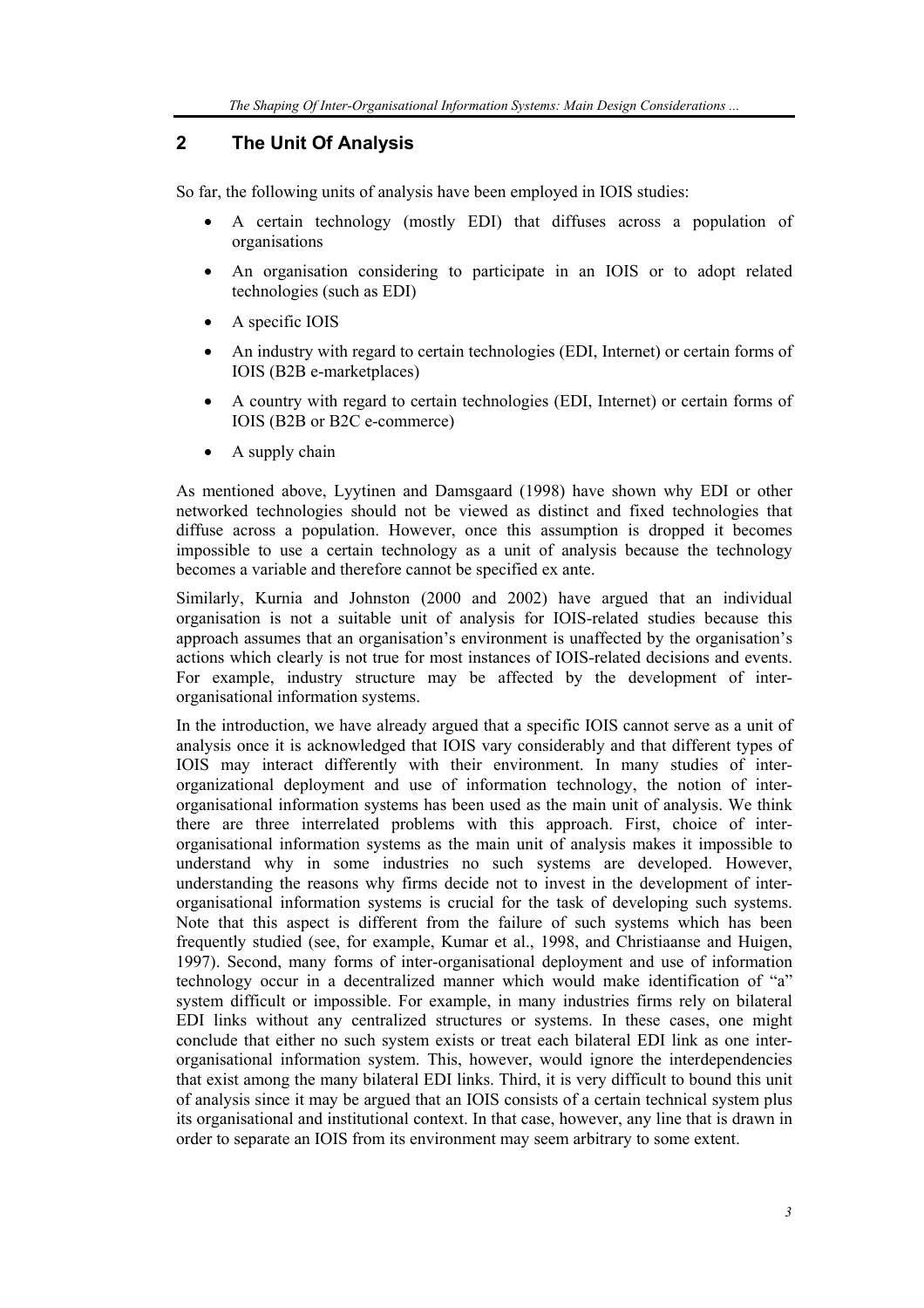Industries and countries have both been used as units of analysis (see Appendix), mostly with regard to the study of certain IOIS-related technologies rather than IOIS themselves. In some cases, such studies focus on the diffusion of technologies and therefore use these technologies as their main unit of analysis (the industry or the country then is only one way of bounding the population under consideration). However, once specific characteristics of an industry or a country are used to explain either adoption or other behaviour related to a certain technology or IOIS that entity becomes the main unit of analysis. However, this same circumstance also makes these entities problematic as possible units of analysis since it becomes necessary to identify some traits which are common to all acting elements in these entities that, in turn, interact with a certain technology or IOIS. Examples of such traits could be national culture (for the case of countries as units of analysis) or type of product (for the case of industries as units of analysis). We think that such an approach would lack a crucial intermediate level of analysis, namely the concrete interactions among organisations that are involved in the development of IOIS. For example, the concept of industry lumps together all firms that produce the same type of product, whether or not these firms actually interact (for example, they may exist in regionally isolated markets). The same argument holds for a country as a unit of analysis.

Hawkins and Verhoest (2002) have argued in favour of using a whole supply chain as the main unit of analysis in IOIS studies. This approach has the advantage of including interactions between organisations in the main unit of analysis, albeit at the price of bounding it too narrowly since a supply chain comprises only vertical relationships. Clearly, IOIS development processes are also shaped by horizontal relationships between competing firms which are not included in the concept of supply chains.

For these reasons, we propose an alternative unit of analysis which we call an Industry Segment Value System (ISVS). This unit is constructed in the following way. First, an industry segment is determined which serves as a focal unit (similar to the concept of the focal organisation in many IOIS studies). The notion of an industry segment has been coined by Porter (1990) and differs in significant ways from the notion of an industry. While an industry is defined in terms of products, industry segment is defined in terms of interactions among firms. An industry segment is centred vertically on a certain position in the supply chains of a given industry, for instance retailers within the grocery industry. Firms in an industry segment are aware of each other and take the actions and possible counter-actions of each other into account when considering their own actions. These interactions are mediated through their market activities since they act as competitors on a certain product market.<sup>3</sup> However, collaborative interaction is possible within an industry segment and, indeed, a very common feature of innovative industries characterized by intensive product competition (Porter, 1990). Starting from that focal unit, the second step then consists of identifying all organisations that have direct transaction relationships with one or more firms in that industry segment, i.e. we consider all upstream and downstream transaction relationships that start or end in that industry segment. In this manner, vertical and horizontal relationships are included in the unit of analysis while it is still possible to bound the network of transaction relationships (see Figure 1).

This unit of analysis comprises only firms that interact, either horizontally (competing/cooperating) or vertically (transacting/cooperating). More important, it is plausible that these interactions are highly relevant for the process of developing interorganisational information systems. This unit is also clearly bounded, i.e. it is possible to say whether a firm (or a division of a firm for the case of multi-product firms) is included

l

<sup>&</sup>lt;sup>3</sup> This notion is similar to that of organizational fields known from the field of sociological institutionalism (Powell, 1991; DiMaggio and Powell, 1983).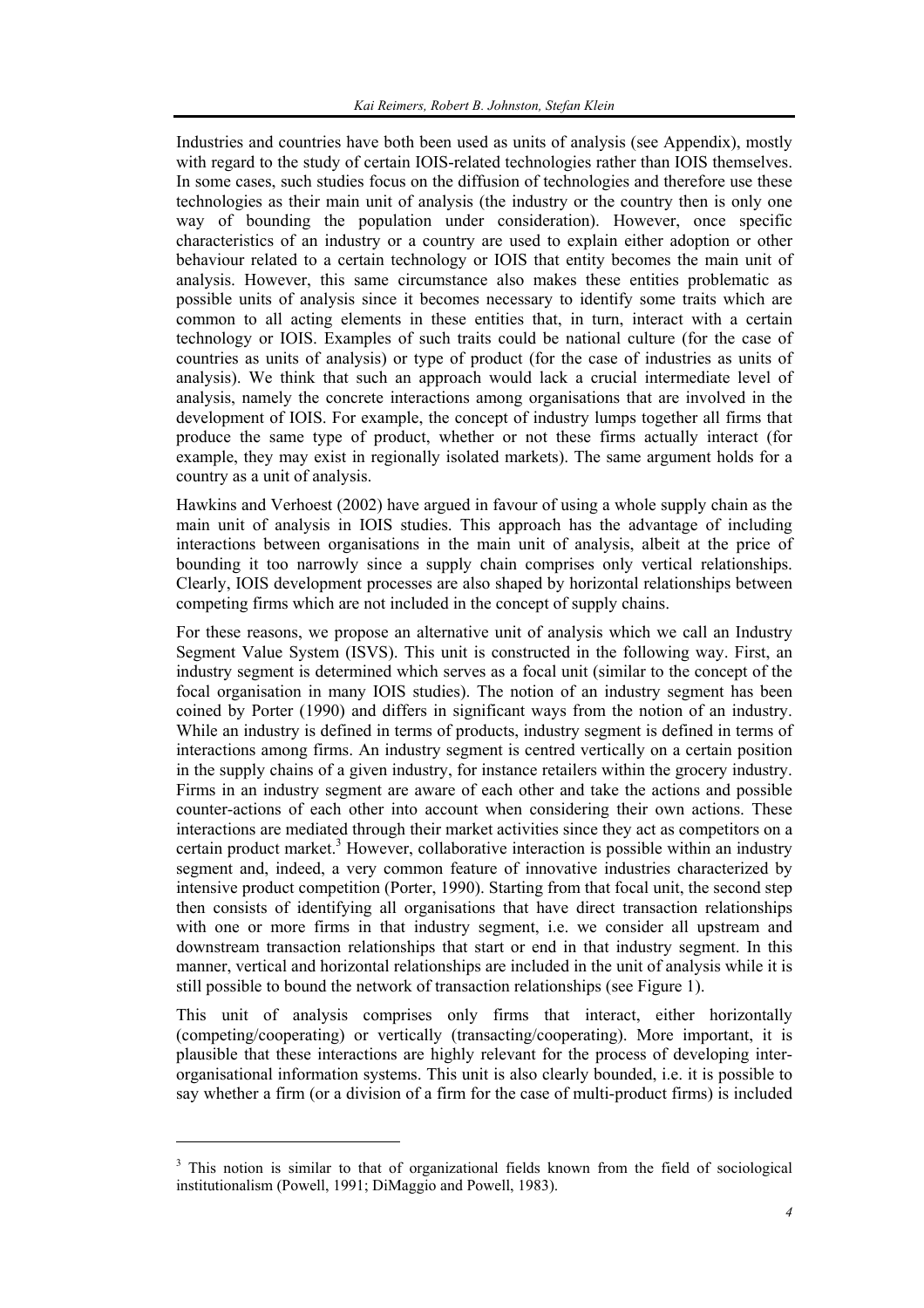or excluded (although this unit will be revealed only in the course of empirical investigations as generally no prior data will be available which would help establishing boundaries around specific industry segments and also as the composition of this unit may vary over time; the methodological implications of this caveat are addressed in the Method section). This unit of analysis thus introduces a degree or precision in both its vertical and horizontal extent which has been absent from previous work on IOIS, and which is important because IOIS serving different vertical positions within and industry are clearly likely to differ. Finally, this unit allows for variability in terms of types of IOIS and technologies to be considered.



*Figure 1: Schematic Illustration Of An ISVS<sup>4</sup>*

l

A practical example may serve to illustrate the concept. As will be discussed in the Method section, we use distribution of pharmaceutical products as a calibration case in our research and therefore draw on some initial data collected for this research in order to illustrate the concept here. The focal industry segment in this case is pharmaceutical wholesaling in one country, Germany in this case. There are 16 wholesalers of pharmaceutical products in Germany, five large ones and eleven smaller ones. The large ones operate in the whole country while the smaller ones focus on one or several states or regions. Thus, in any particular region, all five large and a subset of the smaller ones are actively competing on the market. However, the smaller ones are potentially competing in all areas. They are also interacting through a trade association while the large five wholesalers have their own trade association. We thus conclude that the focal industry segment consists of all sixteen wholesalers. On the upstream side, all of these wholesalers maintain business relationships with a set of about 1200 manufacturers of pharmaceutical

<sup>4</sup> IOIS may cover the whole or a part of an ISVS. The scope of our research is to understand the emergence of (alternative) IOIS in the context of ISVS.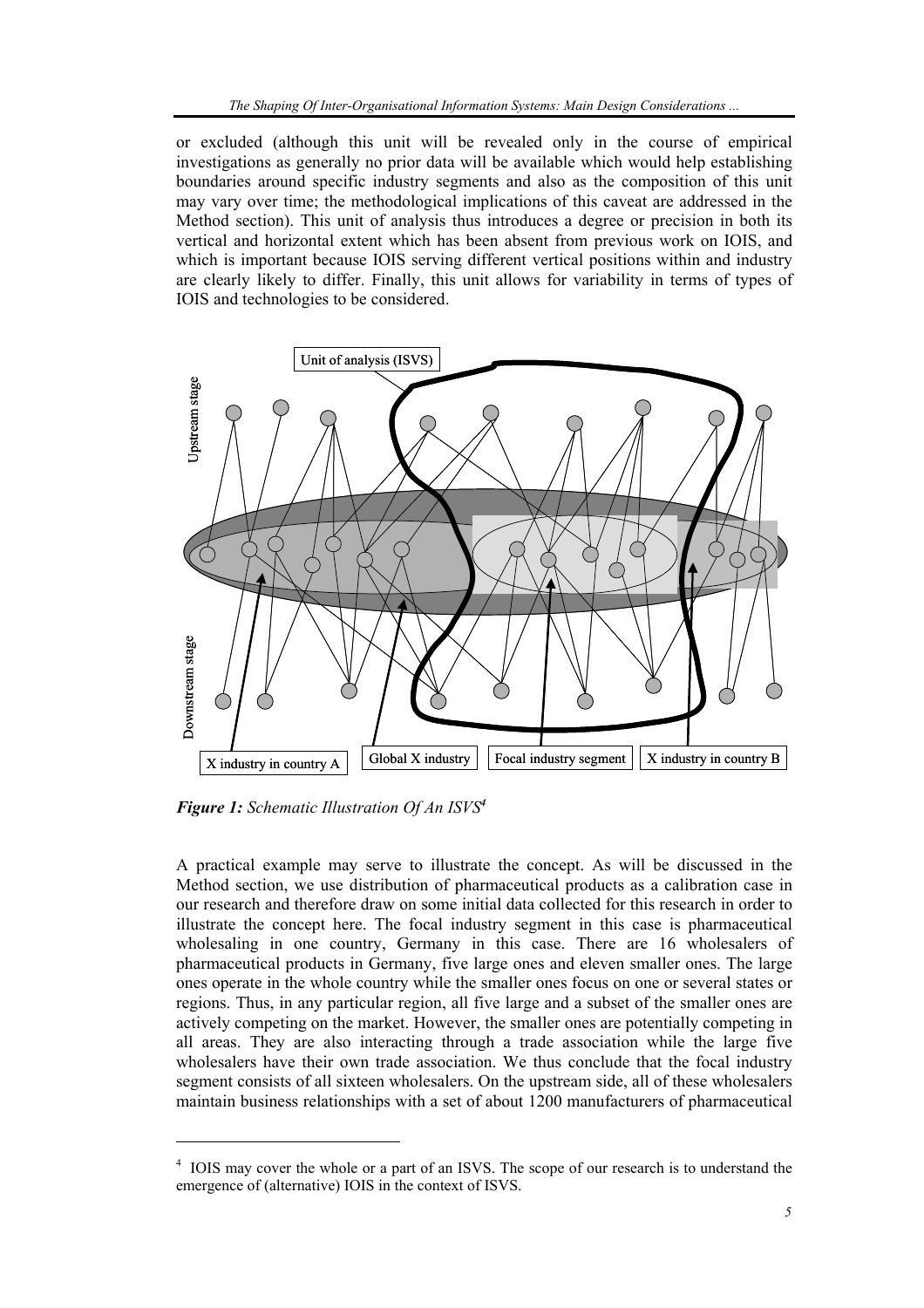products since they are obliged by law to carry the whole product range of pharmaceutical products sold in Germany (about 80,000). These manufacturers are located in Germany as well as abroad. Thus, they belong to the particular ISVS which we plan to study. On the downstream side, about 21,000 pharmacies exist in Germany and these are the only outlets for the sale of prescription drugs. Wholesalers do not, as a rule, sell to pharmacies in neighbouring countries as these have similar regulations as Germany. Thus, these pharmacies constitute the downstream side of our ISVS. Within the ISVS we are planning to build an inventory of IOIS past and present. Moreover we will try to reconstruct development patterns for the existing solutions and in particular identify collective actors who have been influential in shaping the existing solutions.

The strictly regulated nature of this industry makes it relatively easy to define the unit of analysis according to the ISVS concept. In other industries, this task may be much more difficult and often the extent of the ISVS may be revealed only in the course of empirical work. However, this illustration makes it clear that the boundaries of this unit can, in principle, be clearly defined albeit the extent to which this is actually done could vary according to the task at hand and the difficulties of obtaining information about actual business relationships.

The ability to exactly define a unit of analysis is important since we intend to build our project on an international comparison of cases, as will be described in the Method section. Note that the regional scope of an ISVS may vary across industries and supply chain positions. In some cases, the focal industry segment may be global in nature (meaning that it comprises firms that are scattered all over the globe) while in other cases it might be confined to one country or even one local region in a country. Also, varying the vertical position of the focal industry segment may lead to a shift from a global to a local focus or vice versa. For example, while industry segments in pharmaceutical manufacturing are mostly global in nature, pharmaceutical wholesaling is generally characterised by within-country industry segments.

Besides the advantages listed above, this unit also has some drawbacks which need to be mentioned. First, it limits consideration to three supply chain stages as it uses the notion of a focal industry segment for the purpose of bounding the network of vertical and horizontal relationships. Second, it will be much more difficult to collect secondary data since most data have been collected with either an industry or a firm as the unit of analysis in mind. Third, most theories explaining the behaviour of firms refer to either a single firm or an industry as their unit of analysis and are thus only partially applicable.

We submit that the potential benefits of our described unit of analysis outweigh these areas of concern. First, limiting the unit to at most three supply chain stages is, at least at the present level of development, a bearable cost since we do not know of an IOIS which involves more than three stages. The second concern appears less troublesome when taking into account that the study of IOIS will mostly rely on intensive case studies, as we will argue below. The third concern implies that any research effort will become more demanding and difficult but also potentially more fruitful since it may generate insights that could stimulate theory development in reference disciplines. In addition, it may be possible to build on the empirical work of Porter who uses a similar unit of analysis. Studies that focus on shifts in relative bargaining power of firms associated with the development of inter-organisational information systems already implicitly use units of analysis that comprise at least two value stages of interacting firms (such as in Kaplan and Sawhney, 2000) so that it may be possible to build on this stream of research too.

To summarize, the unit of analysis we propose for the study of inter-organizational deployment and use of information technology has the following advantages: it is located on the level of interactions among firms; it captures all relevant interactions among firms, i.e. horizontal and vertical ones; it is bounded; it allows for variability with regard to the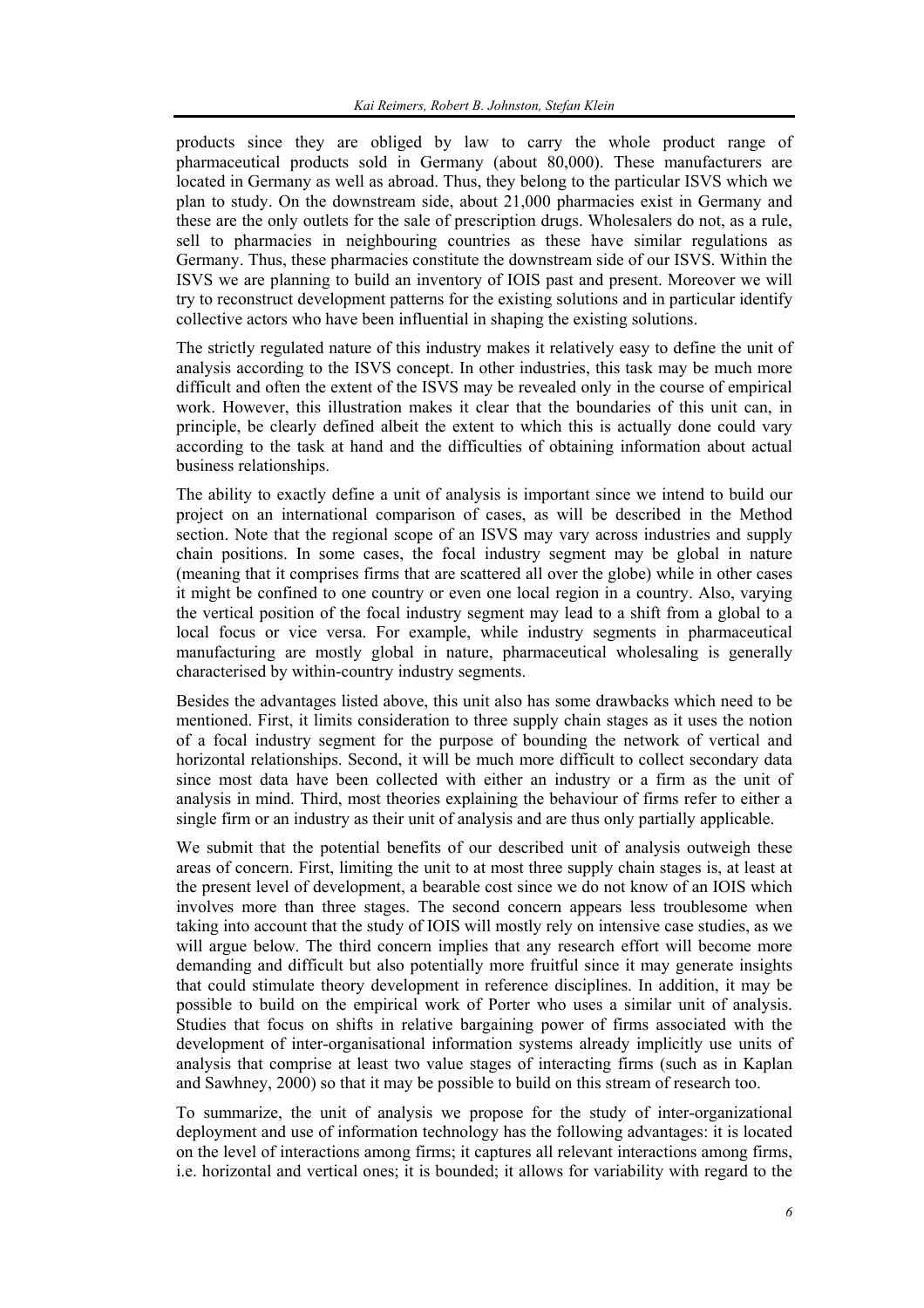type of network technology used; it captures situations in which no centralized interorganisational information systems exist; and it captures situations in which no interorganizational deployment and use of information technology exists. While each of the other units discussed above possesses one or two of these advantages, none addresses them all. The unit we propose here also has some drawbacks, namely limitation to three production/distribution stages, increased difficulties in data collection, and relative lack of readily applicable theories. However, we think that the advantages outweigh these drawbacks since each of the latter can be mitigated while all of the former should be addressed in one unit.

# **3 Levels Of Analysis**

A large number of variables have been studied with regard to the development and effects of inter-organisational information systems. These reside on various levels of analysis such as the firm, an industry, or a country. Clearly, an enormous number of possible interactions between these variables exist complicating any research design. In addition, allowing for many types of inter-organisational information systems characterized by yet another set of variables makes matters worse. One way of dealing with the resulting level of complexity is to organize variables in such a way that certain interactions between variables can be logically excluded. Of course, distinguishing between dependent and independent variables would be the most basic form of organizing variables with this aim in mind since cause-effect relationships leading from dependent to independent variables can be excluded from analysis ex ante. Unfortunately, this is hardly possible with regard to the study of inter-organisational information systems since, for example, technical characteristics of such systems and "environmental" factors such as industry structure may interact in both causal directions (Johnston and Gregor, 2000). From the point of view of statistical analysis, mediating variables become a huge problem too.

In order to reduce the resulting level of complexity for theoretical and empirical analysis, we have built a classification schema for variables that is organized along two dimensions: level of analysis and type of variable (technical vs. non-technical variables). We are most interested in the interactions between technical and non-technical variables but consider it necessary to distinguish between several levels of analysis since otherwise the complexity of interactions between and among these two sets of variables would become unmanageable.

We propose that levels of analysis can be construed so as to correspond with levels of collective action so that each level

- is a precondition for successful collective action on the next higher level and
- takes the results of collective action on the next higher level as its constraints.

For example, when creating a new industry several firms have to cooperate in order to define the product (value proposition, dominant design etc.). This requires that firms exist as collective actors. The interactions with suppliers and customers, however, define another level of collective action the results of which constrain the action of the firms when trying to shape the industry. Although such results act as constraints on the behaviour of firms on the industry segment level, they can still be influenced by firms in that industry segment. However, if firms want to influence these constraints, they have to participate in a different "game" of collective action, one which involves suppliers and customers.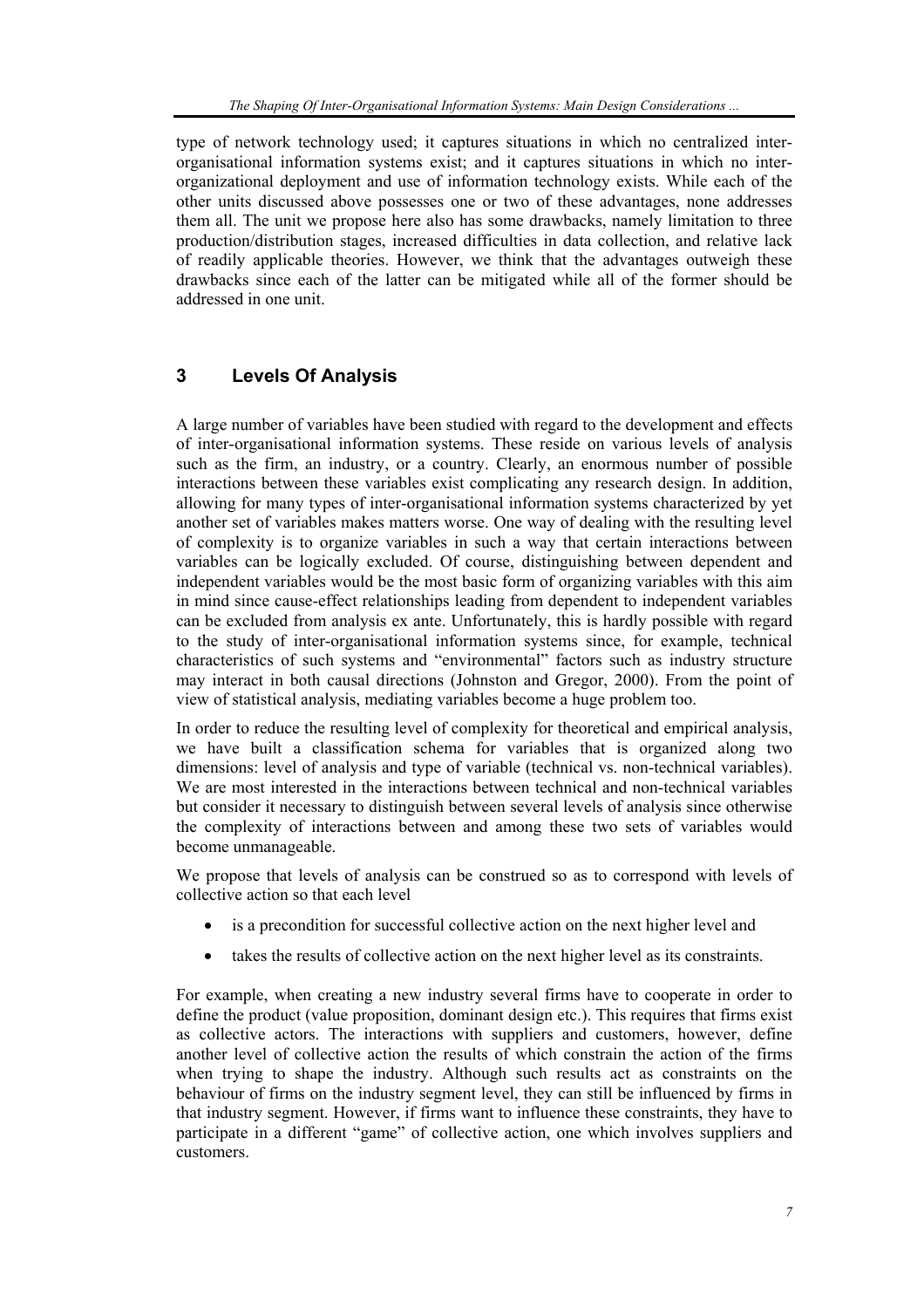Building on the concept of the unit of analysis defined above, we distinguish between four levels of analysis as illustrated in Figure 2. However, more or fewer levels may be construed based on the purpose of the study. For example, the level of the remote environment may be further differentiated into a sectoral and a national level of collective action. Note that most phenomena that would normally be identified and discussed as distinct inter-organisational information systems are located on the ISVS-level and, in some cases, the level of the remote environment, i.e. they require collective action within an ISVS (e.g. by a group of horizontally and vertically linked firms that may be identified as communities, alliances, or by other labels) and also on the level of the remote environment if other IVs or the government or similar bodies are involved, as would be the case for an inter-organisational information system for customs declarations or the development of cross-industry EDI standards. Also, this schema allows for many different forms of collective action on the ISVS-level with regard to inter-organisational information systems including unilateral approaches. For example, powerful firms that are unilaterally imposing EDI standards on their business partners trigger a certain form of collective action, namely one based on fiat (Olson, 1965). That such behaviour represents a form of collective action is illustrated by the possibility that business partners collectively reject such demands as frequently happens even in cases in which supposedly powerful firms try to unilaterally enforce EDI standards (Monse and Reimers, 1995). Finally, rules and standards may, to some extent, be functional substitutes across levels. For example, EDI standards could be developed by governments (in which case they would be located on the remote environment level) or within an ISVS. However, EDI standards developed by governments may fail to be adopted indicating that a certain minimum collective effort on the ISVS-level is still required (Andersen et al., 2003a and 2003b). Thus, collective action on the remote environment level cannot completely substitute for collective action on the ISVS-level (but it may well trigger collective action on that level).



*Figure 2: Schema Of Levels Of Analysis Illustrated By Examples Of Social Constructs For Each Level*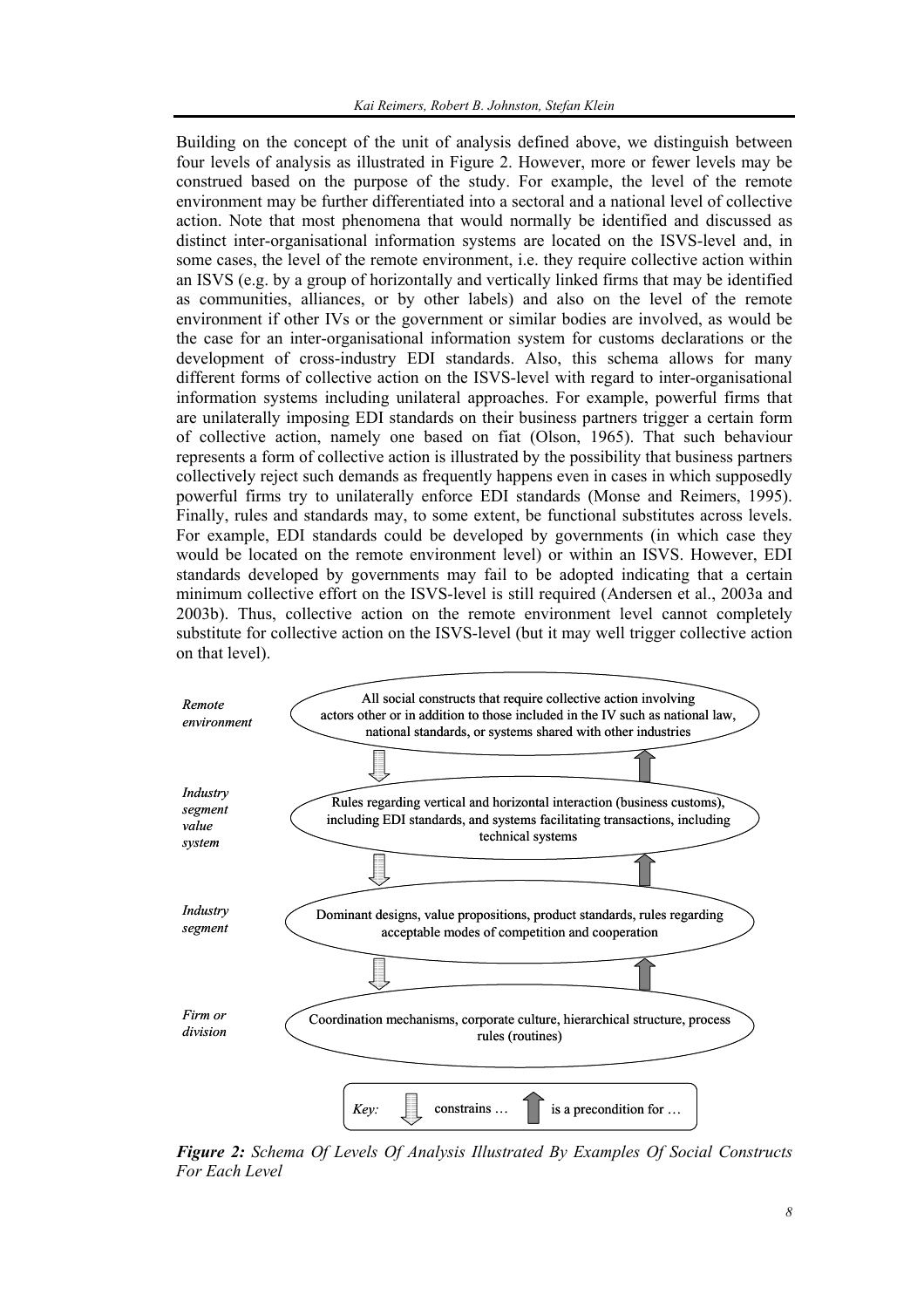In this way, it becomes possible to treat variables as constraints as well as results of collective action, depending upon which level of collective action one considers. This may be done by sequentially applying theories that pertain to different levels of collective action (explaining the behaviour within firms, industry segments, and values systems respectively, for example). Organizing variables according to this schema allows for selectively using individual theories of social behaviour with regard to subsets of variables and thus reducing the level of complexity involved in any component analysis while still providing for a way to combine the results of these component analyses in a non-ad hoc manner. Of course, the schema itself is based on a certain theoretical assumption as emphasized above and thus the whole approach hinges on the validity of this assumption. However, we think that the required assumptions are plausible and not overly restrictive. Still, it is useful to compare this approach to others that have been used in or proposed for the study of inter-organisational information systems. Three such proposals shall be considered, namely those by Damsgaard and Lyytinen, Johnston and Gregor, and Oliver Williamson.

With regard to EDI diffusion patterns, Damsgaard and Lyytinen (Damsgaard and Lyytinen, 1998, Lyytinen and Damsgaard, 1998) distinguish between three levels of analysis which are called micro, meso, and macro. On the micro level, an individual organisation's EDI adoption decision is considered within the tradition of the Diffusion of Innovations literature; on the meso level networks of organisations are considered, mostly with regard to mutual dependencies and power structures, and on the macro level regulatory constraints for EDI adoption decisions on the other two levels are analysed using institutional theory. Below, it will become clear that these levels are quite similar to those proposed in this study. However, there is an important difference with regard to the way these three levels are treated in terms of theoretical analysis. Damsgaard and Lyytinen analyse EDI diffusion patterns from the same theoretical perspective (diffusion of innovations theory) which is sequentially applied to the three levels of analysis. According to this analysis, adoption decisions take place on all three levels in the form of decisions about EDI standards and policies on the macro- (country) level, decisions about EDI strategies on the network (meso-) level, and EDI investment decisions on the micro- (firm) level. While these different analyses complement each other, they are not causally linked with each other but treated as different versions of the same story.

Johnston and Gregor (Johnston and Gregor, 2000; Gregor and Johnston, 2001) also distinguish between three levels that are closely related to those distinguished by Damsgaard and Lyytinen and the schema presented here: the firm, its immediate environment and its remote environment. They use structuration theory to motivate these distinctions by proposing that interactions within the immediate environment are characterized by the concept of duality of structure, meaning that actors reproduce those structural features that, at the same time, enable their actions so that action and structure are cyclically related to each other, while interactions with the remote environment are characterized by unilateral cause-effect relationship, i.e. there are no immediate causal feed-back loops from actors to their remote environment. The schema proposed here extends that framework by making the notion of remote environment contingent upon the level of analysis. Thus, on each level of analysis the next higher level would be termed remote environment while interactions on the same level are always characterized by duality of structure.

Finally, Williamson (2000) distinguishes between four levels of analysis: informal institutions and customs, formal rules/institutions (law), contract (governance), and resource allocation. Again, there are strong similarities between this schema and the two discussed above as well as the one proposed in this paper. For example, the level of resource allocation seems to be rather similar to that of Damsgaard and Lyytinen's investment decisions and Johnston and Gregor's firm level while the contract level bears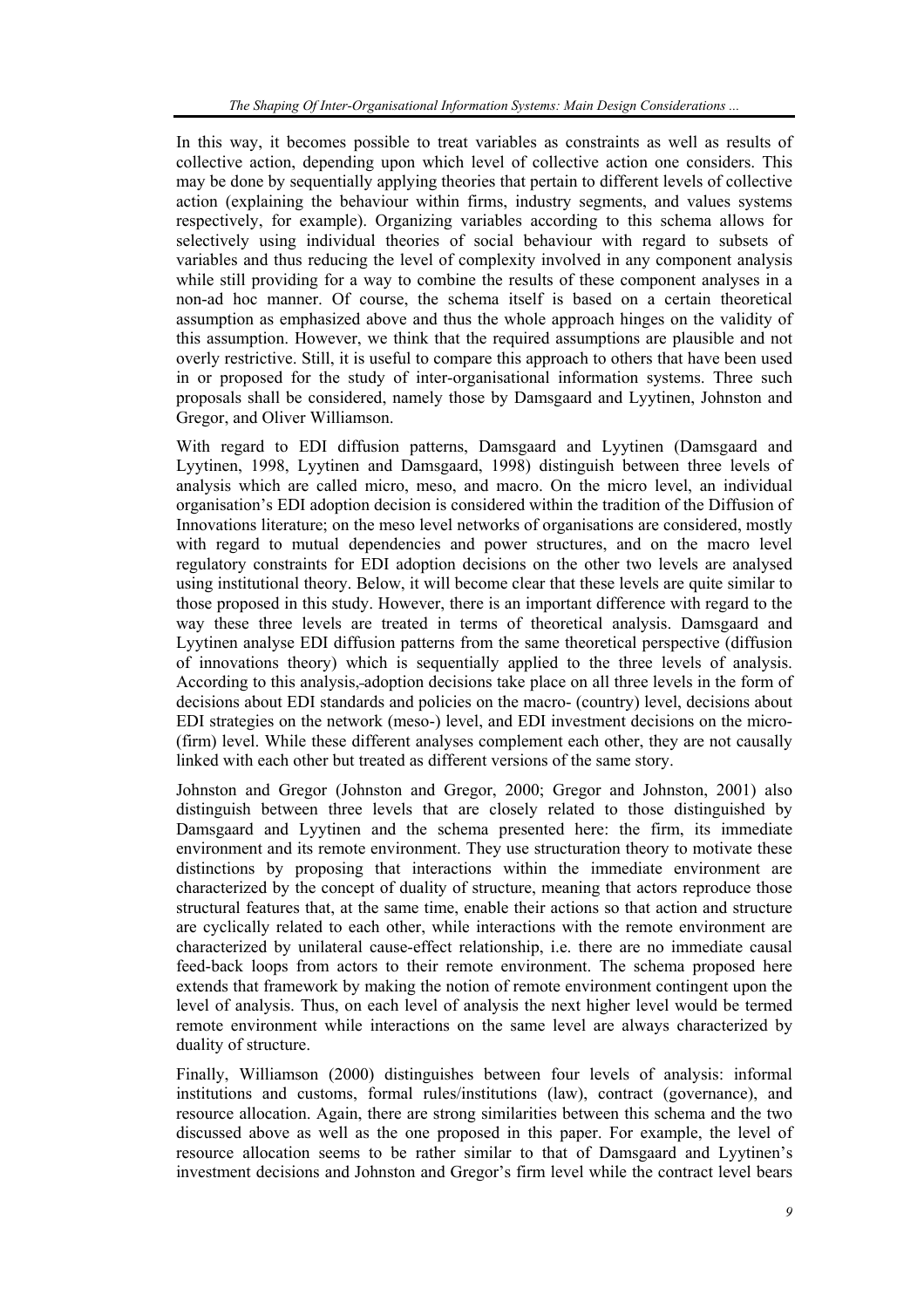a strong resemblance with the network levels of the other two schemata. The main difference with the schema proposed here is that Williamson's proposal is crafted on a normative decision calculus: on each level, he asks which factors have to be traded off given the constraints set on the next higher level. In contrast, we have a more positivist intention by asking which types of collective action actually occur on a specific level and why. The resulting set of variables and explanations is identical only in a world where all social phenomena can be explained through independent rational decision making.

To summarize, we find that our schema has similarities to others that have been proposed for the study of inter-organisational information systems while differing with regard to the way variables are related to each other across levels. We hope that this way of organizing variables will help in associating theories with specific levels of analysis and combining results of analyses into an overall picture. However, we are aware of the degree of arbitrariness that exists in associating variables with specific levels of analysis and thus prepared for shifting variables across levels of analysis as might be indicated over the course of our study. The implementation plan of our study takes this caveat into account by providing for an exploratory phase in which our initial schema for organizing variables shall be adjusted (see the Method section). Our schema and our initial proposal of association of levels of analysis with variables is shown in Table 1. In collecting possible variables for our study we have tried to be as inclusive as possible at this stage of our study. One result of our study could be the reduction of this set of variables and thus the level of complexity that has to be handled theoretically.

In contrast to the other three schemas discussed above, we do not include the level of individual organisations in our analysis but start with the notion of an industry segment. Instead, we introduce an additional distinction, namely that between an industry segment and the value system related to the industry segment (our main unit of analysis) as described above.

| Levels of<br>analysis/<br>collective<br>action      | Variables describing the social sub-system                                                                                                                                                                                                                                                                                                                                                                                 | Variables describing the<br>technical sub-system                                                                                                                                                                                 |
|-----------------------------------------------------|----------------------------------------------------------------------------------------------------------------------------------------------------------------------------------------------------------------------------------------------------------------------------------------------------------------------------------------------------------------------------------------------------------------------------|----------------------------------------------------------------------------------------------------------------------------------------------------------------------------------------------------------------------------------|
| Remote                                              | Regulation/laws (Gregor and Jones, 1999; Gibbs et al.,<br>2003)<br>Fiscal conditions (Gregor and Jones, 1999; Gibbs et al.,<br>2003)<br>International competitive pressure (Gibbs et al., 2003)<br>National/regional culture (Gallivan and Depledge, 2003;<br>Gibbs et al., 2003)<br>Geographical setting<br>Demographics (Gibbs et al., 2003)<br>Major industries (Gibbs et al., 2003)<br>Social capital (Fukuyama, 1995) | IT/Telco infrastructure<br>(Johnston and Mak,<br>2000; Gibbs et al., 2003)<br>VANs/IOIS facilitators<br>(national) (Cash, 1985)<br>IT standards (embedded<br>in software/hardware)<br><b>EDI</b> standards<br>(national/intern.) |
| Industry<br>segment<br>value<br>system<br>(network) | Network structure (fragmentation/concentration on each<br>value stage; modes of vertical and horizontal<br>collaboration on each stage; existence and number of<br>groups (Gomes-Casseres, 1994))<br>Degree of standardization of transaction processes                                                                                                                                                                    | VANs/IOIS facilitators<br>$(industry)$ (Cash, 1985;<br>Wise and Morrison,<br>2000)<br>EDI standards (syntactic,                                                                                                                  |

*Table 1: Structure Of Variables To Be Included In Our Study*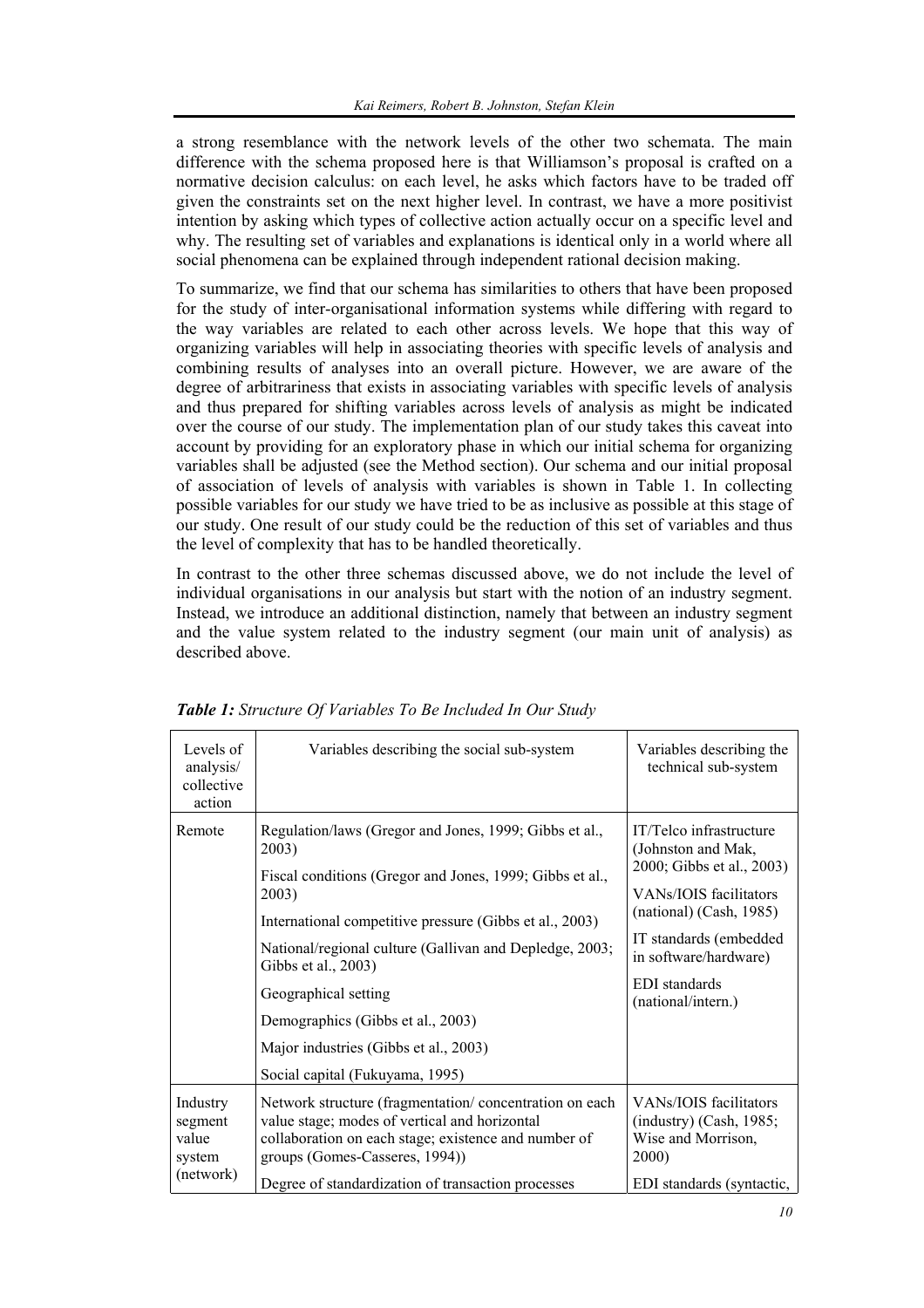| Levels of<br>analysis/<br>collective | Variables describing the social sub-system                                                                                           | Variables describing the<br>technical sub-system                            |  |
|--------------------------------------|--------------------------------------------------------------------------------------------------------------------------------------|-----------------------------------------------------------------------------|--|
| action                               | (Kumar and van Dissel, 1996)                                                                                                         |                                                                             |  |
|                                      | Degree of business process alignment between market<br>participants (Hempel and Kwong, 2001)                                         | semantic, pragmatic)<br>(Kubicek, 1992) and EDI<br>software                 |  |
|                                      | Types and frequencies of transaction processes (Holland<br>et al., 1992)                                                             | Network cardinality<br>(Fleisch and Österle,<br>2000)                       |  |
|                                      | Degree of trust/social capital along transaction<br>relationships (Allen et al., 2000; Gallivan and Depledge,<br>2003; Putnam, 1993) | Degree of automation of<br>inter-firm transactions<br>(Fleisch and Österle, |  |
|                                      | Coordination mechanisms (push/pull system etc.) (Fisher,<br>1997)                                                                    | 2000; van der Vorst et<br>al., 2002)                                        |  |
|                                      | Variability of the degree of IT sophistication of value<br>chain members (Johnston and Mak, 2000)                                    | Modes and frequencies<br>of data                                            |  |
|                                      | Existence and type of business intermediaries (Johnston<br>and Mak, 2000; Holland et al., 1992; Hempel and<br>Kwong, 2001)           | exchanges/sharing<br>(Johnston and Mak,<br>2000)                            |  |
|                                      | No. of adjacent industries involved in the value system<br>(Kubicek, 1992)                                                           | Types of data to be<br>exchanged/shared<br>(Fleisch and Österle,            |  |
|                                      | Geographical extent (local, regional, global) (Riemer et<br>al., 2001)                                                               | 2000)                                                                       |  |
|                                      | Existence of regional clusters (Porter, 1998)                                                                                        |                                                                             |  |
| Industry                             | Age (development stage) of industry segment                                                                                          | EDI standards                                                               |  |
| segment<br>(focal unit)              | Industry culture                                                                                                                     | Data pools (product data)                                                   |  |
|                                      | Value proposition/form/dominant design (van der Vorst<br>et al., 2002; Holland et al., 1992)                                         |                                                                             |  |
|                                      | Variation across business models/value propositions                                                                                  |                                                                             |  |
|                                      | Product variability/compexity (Fleisch and Österle, 2000;<br>Holland et al., 1992; Lamming et al., 2000)                             |                                                                             |  |
|                                      | Key competencies/resources                                                                                                           |                                                                             |  |
|                                      | Success factors                                                                                                                      |                                                                             |  |
|                                      | Geographical extent                                                                                                                  |                                                                             |  |
|                                      | No. of firms                                                                                                                         |                                                                             |  |
|                                      | Modes and history of horizontal collaboration<br>(governance structures)                                                             |                                                                             |  |
|                                      | Existence of acknowledged industry leaders                                                                                           |                                                                             |  |
|                                      | Modes/intensity of competition (Johnston and Gregor,<br>2000)                                                                        |                                                                             |  |
|                                      | Horizontal power distribution (Johnston and Mak, 2000)                                                                               |                                                                             |  |
| Firm                                 | Not included in our study                                                                                                            | Not included in our study                                                   |  |

As with variables, we propose an initial association between possible theories and levels of analysis (Damsgaard and Lyytinen, 1998). Thus, we opt for an eclectic approach with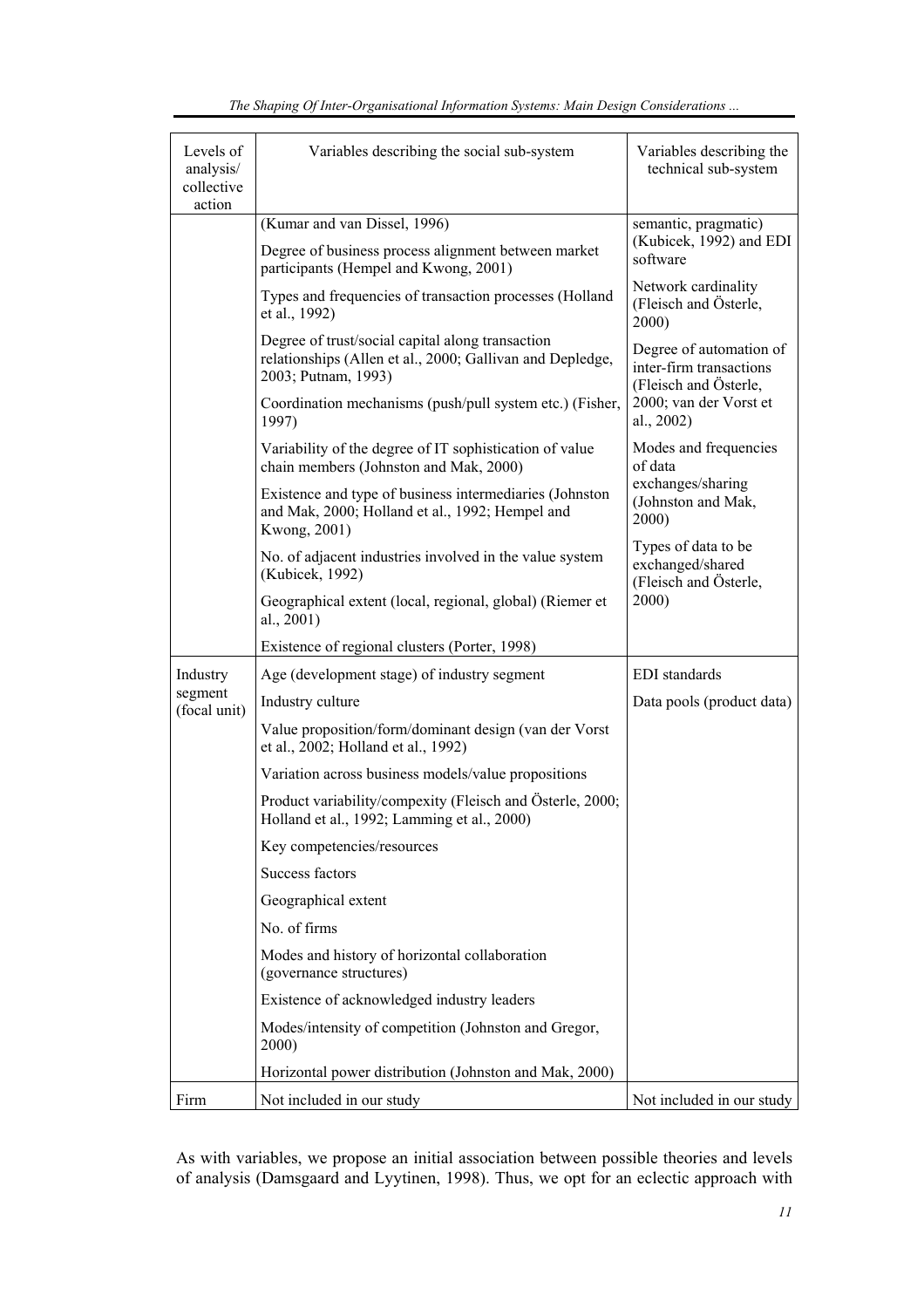regard to the use of theories while employing our schema of levels of analysis as a metatheory or framework. Theories vary with regard to the range of levels of analysis they potentially span; for example, contingency theory is rather general and potentially applicable to all levels while transaction cost theory has a narrow focus on vertical interfirm relationships and thus is only applicable on the ISVS level in our theoretical schema. Also, some theories, such as structuration theory, explicitly address the interaction between levels while others are confined to explanation within levels (such as network theory). Our preliminary association of theories with levels of analysis is shown in Table 2. If a theory focuses on the interactions between levels, this is indicated by a bidirectional arrow. If a theory focuses on within level explanations, this is indicated by a cross. In some cases, theories address interactions between levels as well as within levels.

|                                                                                                                                                           | Remote<br>environment | <b>ISVS</b>                  | Industry<br>segment |
|-----------------------------------------------------------------------------------------------------------------------------------------------------------|-----------------------|------------------------------|---------------------|
| Structuration theory (Giddens, 1984)                                                                                                                      | ←                     | ←                            |                     |
| Network theory (Hakansson, 1987; Hakansson and<br>Johanson, 1993; Johanson and Mattson, 1987;<br>Nassimbeni, 1998)                                        |                       | X                            |                     |
| Industry clusters, market power (Porter, 1990; Porter and<br>Rivkin, 2000)                                                                                |                       | $X \leftrightarrow$          | $\mathbf{X}$        |
| Institutional theory (Powell, 1991, DiMaggio and Powell,<br>1983)                                                                                         | $\leftarrow$          | $\rightarrow$ X $\leftarrow$ | →<br>$\mathbf{X}$   |
| Organisational environments, "matrix organisations",<br>"organisational federations" (Emery and Trist, 1965; Trist,<br>1983; D'Aunno and Zuckerman, 1987) |                       | X                            | X                   |
| Resource dependency theory (Pfeffer and Salancik, 1978)                                                                                                   | ←                     | →                            |                     |
| Negotiated order theory (Strauss, 1978)                                                                                                                   | ←                     | →<br>$\mathbf X$             |                     |
| Transaction cost theory (Williamson, 2000 and 1987)                                                                                                       |                       | X                            |                     |
| Contingency theory (Giaglis et al., 2002)                                                                                                                 | X                     | X                            | X                   |
| Industry life cycle theory (Klepperer and Graddy, 1990;<br>Agarwal and Gort, 1998)                                                                        |                       |                              | X                   |
| Social capital theory (Kumar et al., 1998)                                                                                                                |                       | X                            |                     |

| Table 2: Association Of Potential Theories With Levels Of Analysis |  |  |
|--------------------------------------------------------------------|--|--|
|                                                                    |  |  |

# **4 Method**

The primary method of our project will consist of rich case studies on the ISVS-level. The reason for this choice is the complex set of possible interactions between variables that preclude statistical approaches due to limitations of possible sample sizes as the number of IVs that would have to be included in this study needs to be several times the number of variables that we want to study which does not seem to be a doable task. Yin (1994) recommends the case study method in such cases. In addition, mutually causal relationships between variables are only accessible via the process approach (Kurnia and Johnston, 2000) which requires the case study method (Markus and Robey, 1988).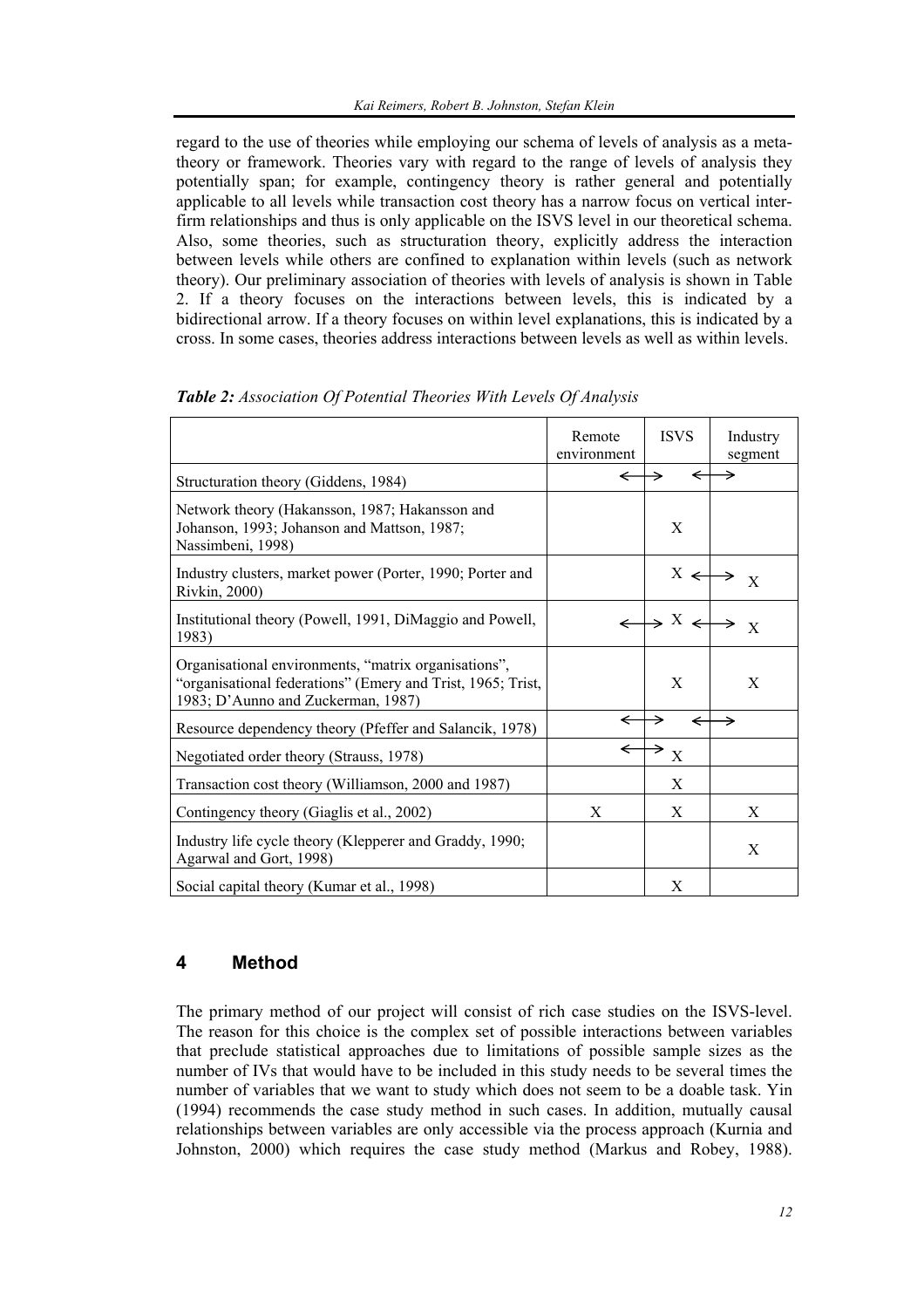Finally, the choice of our unit of analysis requires a case study method as it will become visible only in the course of data collection (DiMaggio and Powell, 1983; Porter, 1999).

Since the purpose of this paper is to describe and justify design choices for a future international study, we feel it is inappropriate to put forward specific research propositions at this early stage. Instead we describe a "null hypothesis" (one which we expect will ultimately be rejected) which we use to structure the research method. The null hypothesis is that inter-organisational information systems are primarily shaped by forces (interactions) residing on the ISVS and the industry segment levels. Essentially, this hypothesis claims that the industrial environment creates constraints and requirements that are universal all over the globe so that inter-organisational information systems will be similar in similar industries as described by the variables associated with the ISVS and the industry segment levels such as value proposition and type and extent of involvement of intermediaries (cf. Table 1). To explore this hypothesis, we will conduct case studies in several industries across several countries using the ISVS concept as our unit of analysis. These will be selected so as to create maximum variability in industry structures and national environments, i.e. by purposive sampling (Neuman, 2000). We expect that interactions on the national level (i.e. on the level of the remote environment) significantly shape inter-organisational information systems in terms how such systems are characterized by our set of technical variables. Based on the current and previous locations of the authors of this paper we have initially selected four countries for inclusion in this study: Australia, China, Germany, and Ireland. The sketched process of building an inventory of IOIS in the ISVS in the different countries will provide opportunities for comparative studies along the variables we have identified, to build a typology of IOIS and will help us to identify and explain diffusion paths.

This approach bears some resemblance to a recent study by Gibbs et al. (2003). That study also aimed at exploring global vs. local factors in shaping inter-organisational information systems and has used the convergence-divergence debate as its frame of reference. The main difference with that study regards the unit of analysis which has been the firm and the country respectively. As outlined above, we think that focusing on the interactions among firms will allow for significant additional insights into the way interorganisational information systems evolve and are shaped and have defined a new unit of analysis for this purpose.

We aim at a three-year time horizon for our project which period is divided into two phases, an exploratory and a confirmatory phase. In the exploratory phase (12 months) we intend to validate our theoretical framework (especially with regard to the variables selected for study, their association with levels of analysis, and the theories used for explaining interactions among them). This will be done by selecting a particular industry to provide a "calibration case" which will be the subject of comparative case studies in three to four different national environments. The null hypothesis would imply that cases will describe a similar trajectory of inter-organisational information system design and development and that the cases will only differ in the point that they have reached on this trajectory (regional maturity). More specific research hypotheses will then be developed as a result of the completion of this first stage, as follows.

If the null hypothesis is confirmed then different cases at this stage help specify the dimension of movement along the technological trajectory or, in other words, the nature of maturity in the industry. The emphasis in phase 2 will then be to verify that different trajectories occur in other industries with divergent basic "business models" and to define the causal relationships between business model and trajectory.

If the null hypothesis is rejected then the different cases allow us to define variables other than the basic industry business model (and therefore, either broad environmental characteristics or serendipitous situational differences) that determine different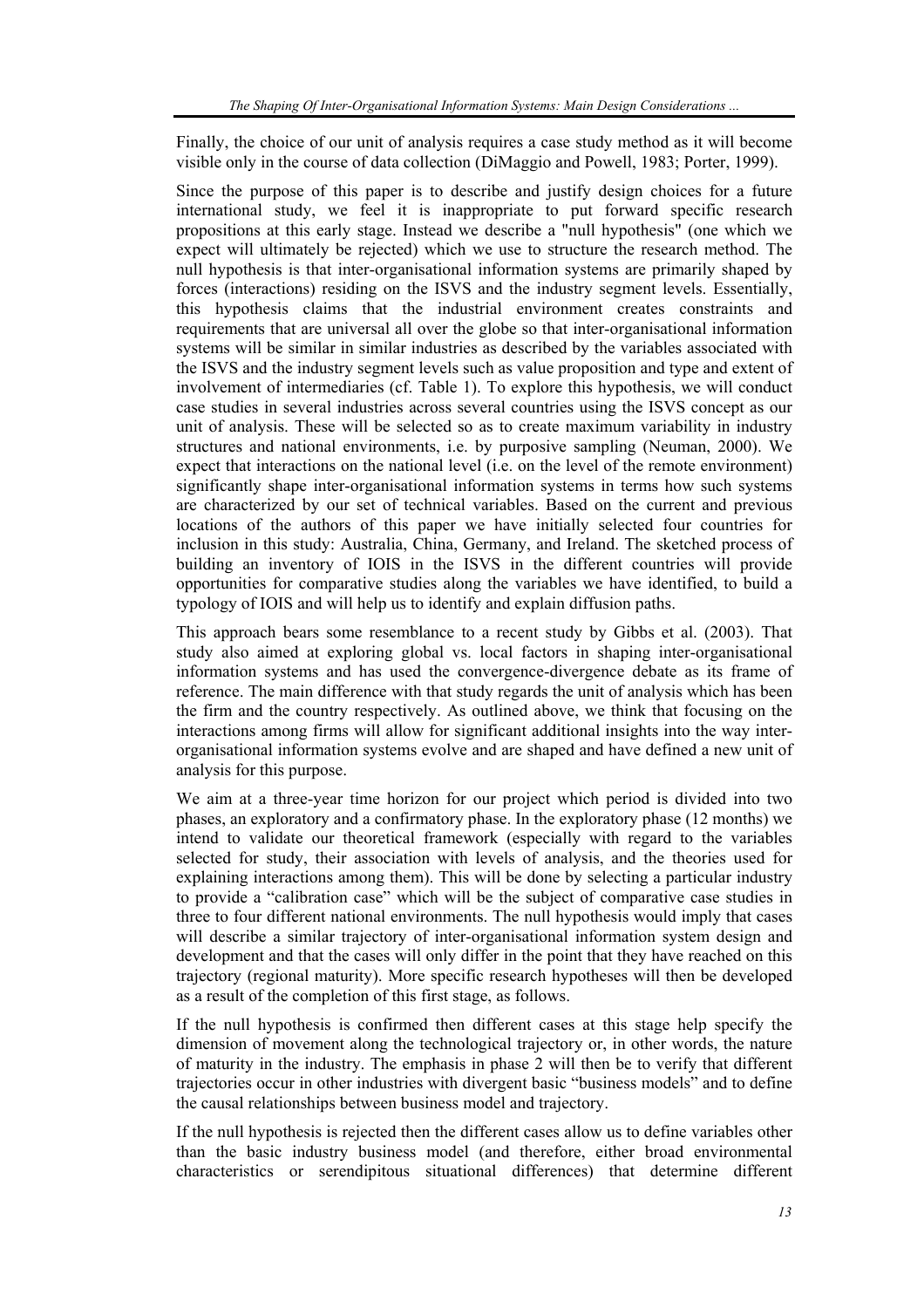trajectories in the same instance of an ISVS. The focus of phase 2 will then be to determine whether the same environmental factors have similar effects in other industries within the same broad regional environment

We have chosen distribution of pharmaceutical products as our calibration case. The rationale for this choice is that this industry is still largely domestic in nature so that uniformity with regard to the type and development trajectory of inter-organisational information systems could be attributed to the nature of the industry (value proposition, industry structures, etc.) rather than global competitive and collaborative interaction which would confirm our null hypothesis. In addition, this industry tends to be highly regulated with different regulatory regimes across countries so that a high degree of uniformity in terms of inter-organisational information systems would be even stronger support for our null hypothesis. On the other hand, if a significant degree of variability with regard to inter-organisational information systems can be observed across countries (as we expect it will), this would allow us to develop an initial set of hypotheses regarding the interaction between variables residing on the remote environment level on the one hand and variables on the ISVS-level on the other hand (including technical variables describing inter-organisational information system practices).

### **5 Conclusions**

Study of adoption and diffusion of information technology at levels of analysis greater than the firm is in it infancy, and is of theoretical interest due to the possibility of mutual interaction between the shape and degree of adoption of IOIS and the shaping of networks, industries and national economies in which they are adopted. The study of technology adoption by agents engaged in multiple levels of collective action is currently a challenge that begs for new empirical data and theory building. It is also of interest to business and regional/national industrial policy makers because a greater understanding of the causal influences upon IOIS adoption trajectories at an industry and regional level can greatly assist in evaluating the extent to which adoption experiences in one industry or country can be validly used to inform policy choices in another industry or country.

This paper has described and justified the major design choices for an international comparative study of the relationship between organisational and inter-organisational environments and the nature of IOIS that are produced and adopted within them. It has done this by critically analysing the previous studies that have considered IS adoption and diffusion at this broad scale. The main contribution of the paper are new principled proposals for the unit of analysis, levels of analysis, choice of study variables and research method by a detailed analysis of the difficulties of research at this scale.

#### **References**

- Agarwal, Rajshree; Gort, Michael (1998): First Mover Advantage and the Speed of Competitive Entry, 1887-1986. State University of New Yort at Buffalo mimeo, June 1998.
- Allen, David; Colligan, David; Finnie, Andrew; Kern, Thomas (2000): Trust, Power and Interorganizational Information Systems: The Case of the Electronic Trading Community TransLease. In: Information Systems Journal, Vol. 10, pp. 21-40.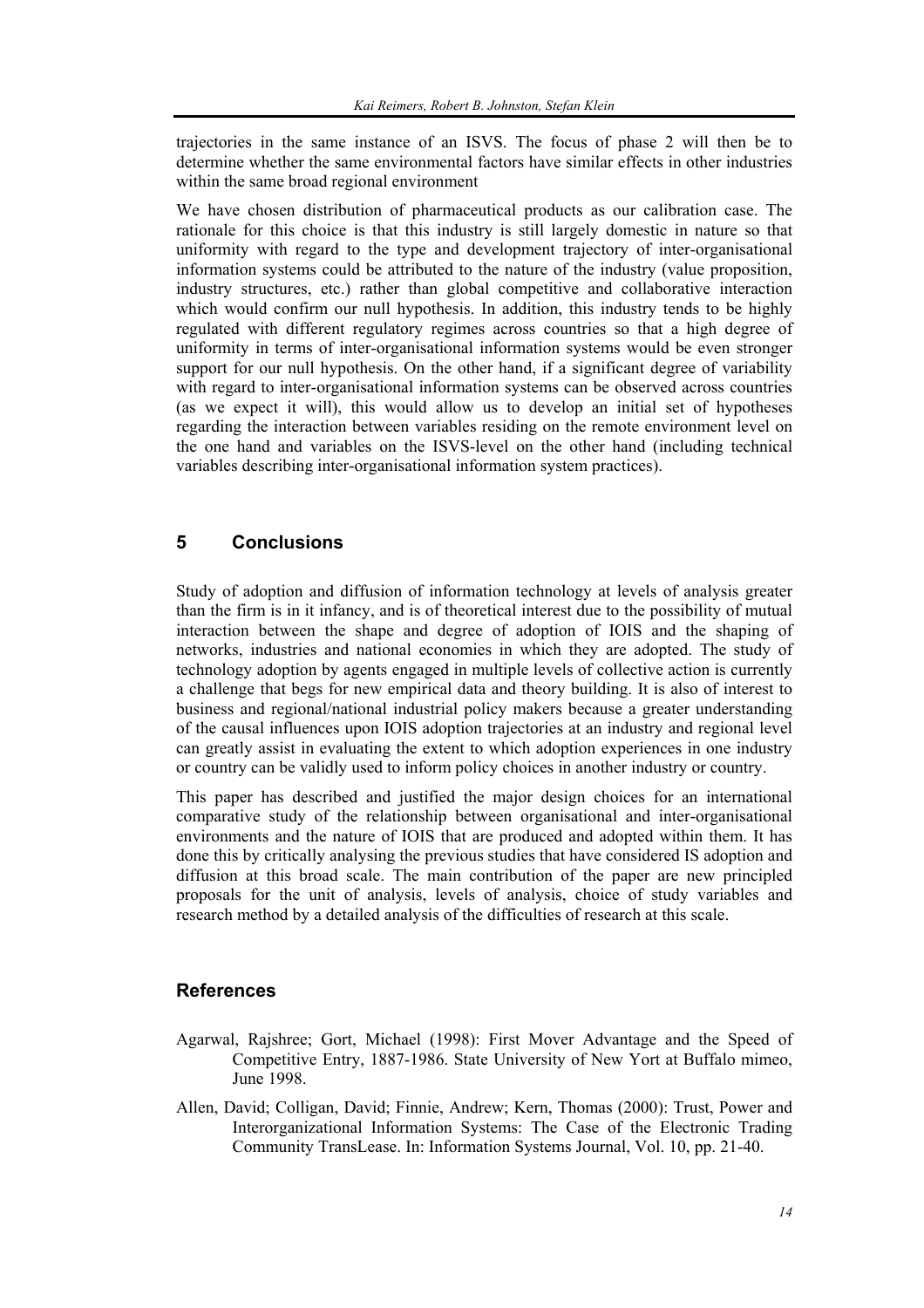- Alt, Rainer; Fleisch, Elgar (2000): Key Success Factors for Transaction-oriented Business Networking Systems. In: H. Österle et al. (eds.): Business Networking: Shaping Enterprise Relationships on the Internet. Berlin et al.: Springer, Chapter 12, pp. 241-256.
- Andersen, Kim Viborg; Björn-Andersen, Niels; Dedrick, Jason (2003a): Governance Initiatives Creating a Demand-Driven E-Commerce Approach: The Case of Denmark. In: Information Society, Vol. 19, No. 1 (January 2003), pp. 95-105.
- Andersen, Kim Viborg; Björn-Andersen, Niels; Henriksen, Helle Zinner (2003b): Globalization and E-Commerce VI: Environment and Policy in Denmark. In: Communications of the AIS, Vol. 10, Article 7, pp. 218-275.
- Arunachalam, Vairam (1995): EDI: An Analysis of Adoption, Uses, Benefits and Barriers. In: Journal of Systems Management, Vol. 46, No. 2, pp. 60-64.
- Bensaou, M. (1993): Interorganizational Cooperations: The Role of Information Technology--An Empirical Comparison of U.S. and Japanese Supplier Relations. In: J.I. DeGross et al. (eds.): Proceedings of the Fourteenth International Conference on Information Systems, December 5-8, 1993, Orlando, Florida, USA.
- Brousseau, Eric (2003): E-Commerce in France: Did Early Adoption Prevent Its Development? In: Information Society, Vol. 19, No. 1 (January 2003), pp. 45-57.
- Cash, James I. (1985): Interorganizational Systems: An Information Society Opportunity or Threat? In: The Information Society, Vol. 3, No. 3, pp. 199-228.
- Cassivi, Luc; Lefebvre, Louis A.; L'ger, Pierre-Majorique; Hadaya, Pierre (2002): Empirical Evidence of the Impacts of Electronic Commerce on Supply Chain Integration in the Telecommunication Equipment Industry. In: Proceedings of the 35th Hawaii International Conference on System Sciences (7-10 January 2002, Big Island, Hawaii), Los Alamitos et al.: IEEE Computer Society Press.
- Choudhury, Vivek; Hartzel, Kathleen S.; Konsynski, Benn R. (1998): Uses and Consequences of Electronic Markets: An Empirical Investigation in the Aircraft Parts Industry. In: MIS Quarterly, Vol. 22, No. 4 (December 1998), pp. 471-507.
- Christiaanse, Ellen; Huigen, Jos (1997): Institutional Dimensions in Information Technology Implementation in Complex Network Settings. In: European Journal of Information Systems, Vol. 6, No. 2 (June 1997), pp. 77-85.
- Damsgaard, Jan; Lyytinen, Kalle (1998): Contours of Diffusion of Electronic Data Interchange in Finland: Overcoming Technological Barriers and Collaborating to Make it Happen. In: The Journal of Strategic Information Systems. Volume 7, pp. 275-297.
- Damsgaard, Jan; Lyytinen, Kalle (1996): Government Strategies to Promote the Diffusion of Electronic Data Interchange (EDI): What We Know and What We Don't Know. In: Information Infrastructure and Policy, Vol. 5, No. 3, pp. 169- 190.
- D'Aunno, Thomas A.; Zuckerman, Howard S. (1987): A Life-cycle Model of Organizational Federations: The Case of Hospitals. In: Academy of Management Review, Vol. 12, No. 3, pp. 534-545.
- DiMaggio, Paul J.; Powell, Walter W. (1983): The Iron Cage Revisited: Institutional Isomorphism and Collective Rationality in Organizational Fields. In: American Sociological Review, Vol. 48 (April 1983), pp. 147-160.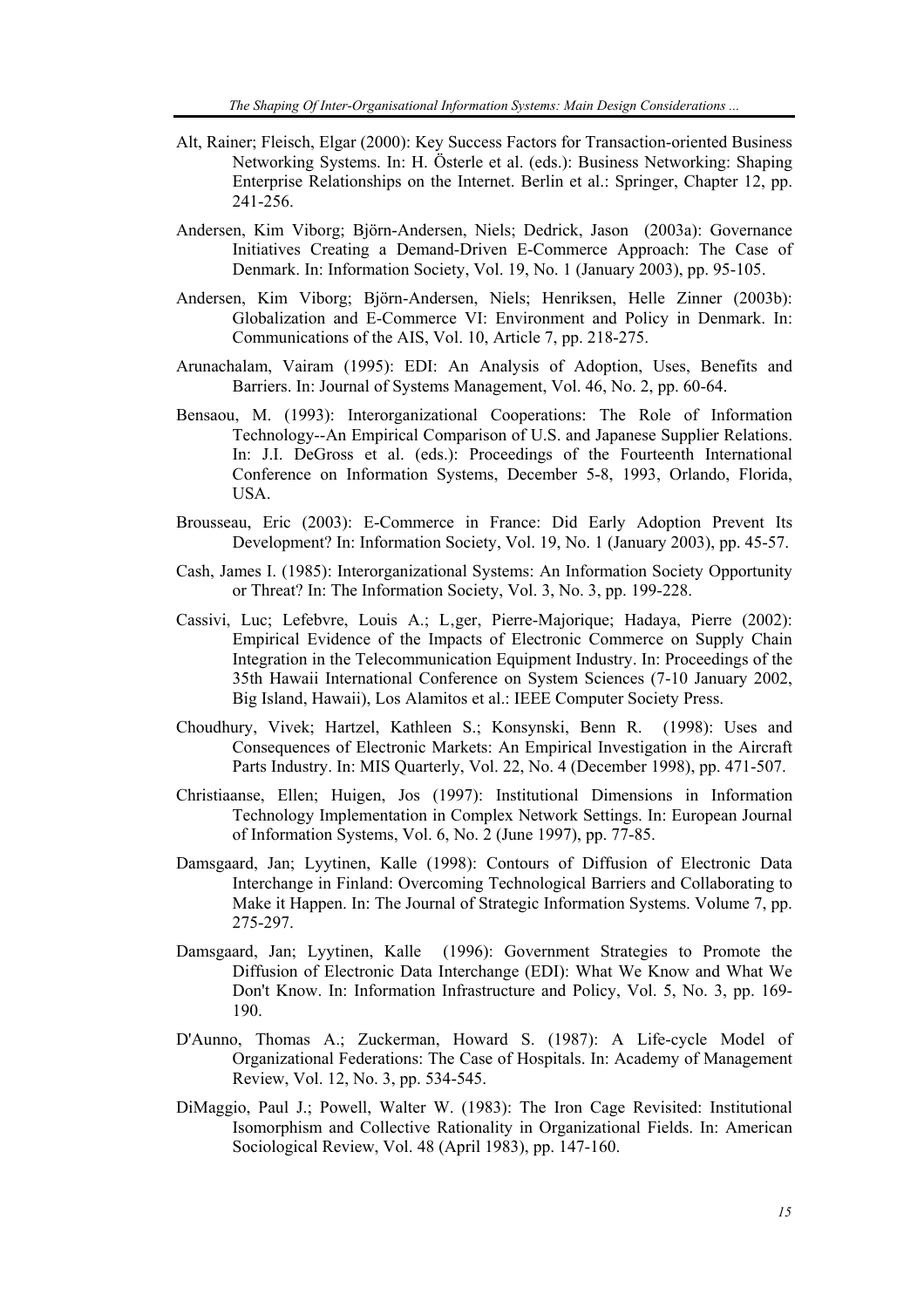- Easton, Geoff; Araujo, Luis (2003): Evaluating the Impact of B2B e-commerce: A Contingent Approach. In: Industrial Marketing Management, Vol. 32, No. 5 (July 2003), pp. 431-439.
- Emery, Fred E.; Trist, Eric L. (1965): The Causal Texture of Organizational Environments. In: Human Relations, Vol. 18, No. 1, pp. 21-32.
- Fisher, Marshall L. (1997): What Is the Right Supply Chain for Your Product? A Simple Framework Can Help You Figure Out the Answer. In: Harvard Business Review, March-April 1997, pp. 105-116.
- Fleisch, Elgar; Österle, Hubert (2000): A Process-oriented Approach to Business Networking. In: Electronic Journal of Organizational Virtualness, Vol. 2, No. 2, pp. 1-21.
- Fukuyama, Frank (1995): Trust: The social virtues and the creation of prosperity. New York: The Free Press.
- Gallivan, Michael J.; Depledge, Gordon (2003): Trust, Control and the Role of Interorganizational Systems in Electronic Partnerships. In: Information Systems Journal, Vol. 14, No. 2 (April 2003), pp. 159-190.
- Giaglis, George M.; Klein, Stefan; O'Keefe; Robert M. (2002): The Role of Intermediaries in Electronic Marketplaces: Developing a Contingency Model. In: Information Systems Journal, Vol. 12, No. 3 (July 2002), pp. 231-246.
- Gibbs, Jennifer; Kraemer, Kenneth L.; Dedrick, Jason (2003): Environment and Policy Factors Shaping Global E-Commerce Diffusion: A Cross-Country Comparison. In: Information Society, Vol. 19, No. 1 (January 2003), pp. 5-18.
- Giddens, Anthony (1984): The Constitution of Society Outline of the Theory of Structuration. Berkley et al.: University of California Press.
- Gomes-Casseres, Benjamin (1994): Group vs. Group: How Alliance Networks Compete. In: Harvard Business Review, July-August 1994, pp. 4-11.
- Gregor, Shirley; Johnston, Robert B. (2001): Theory of Interorganizational Systems: Industry Structure and Processes of Change. In: Proceedings of 34th Annual Hawaii Conference on Systems Sciences, Vol. 7, January 3-6, 2001, Maui, Hawaii, Los Alamitos: IEEE Computer Society Press.
- Gregor, Shirley; Jones, Kylie (1999): Beef Producers Online: Diffusion Theory Applied. In: Information Technology and People, Vol. 12, No. 1, pp. 71-85.
- Hakansson, Hakan (1987): Industrial Technological Development: A Network Approach. London et al.: Croom Helm (Management and New Information Technology).
- Hakansson, Hakan; Johanson, J. (1993): The Network as a Governance Structure. In: G. Grabher (ed.): The Embedded Firm, London: Routledge, Chapter 2.
- Hart, Paul J.; Estrin, Deborah (1991): Inter-Organization Networks, Computer Integration, and Shifts in Interdependence: The Case of the Semiconductor Industry. In: ACM Transactions on Information Systems, Vol. 9, No. 4, pp. 370- 398.
- Hawkins, Richard W.; Verhoest, Pascal (2002): A Transaction Structure Approach to Assessing the Dynamics and Impacts of 'Business-to-Business' Electronic Commerce. In: Journal of Computer Mediated Communication, Vol. 7, No. 3 (April 2002).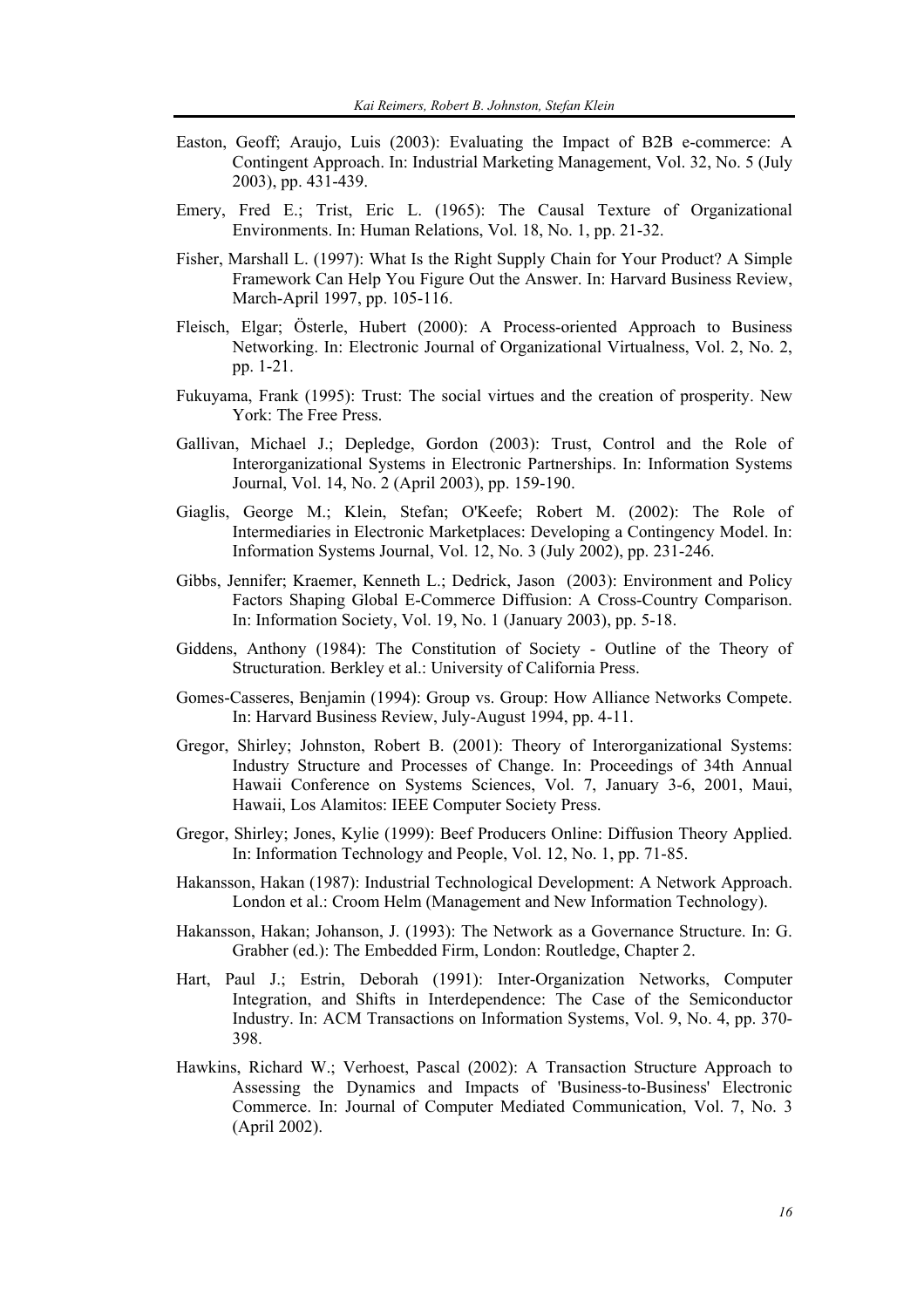- Hempel, Paul S.; Kwong, Ying Ki (2001): B2B e-Commerce in Emerging Economies: i-Metal.com's Nonferrous Metals Exchange in China. In: Journal of Strategic Information Systems, Vol. 10, pp. 335-355.
- Henriksen, Helle Zinner (2000): Can Coordinated IT Projects Lead to Diffusion? A Case Study of an EDI Project. In: L. Svensson et al. (eds.): Proceedings of IRIS 23, Laboratorium for Interaction Technology, University of Trollhattan Uddevalla, 2000, pp. 379-391.
- Holland, Christopher P. (2003): International Examples of Large-Scale Systems--Theory and Practice III: Competition and Strategy in Electronic Marketplaces. In: Communications of the AIS, Vol. 11, Article 22, pp. 377-393.
- Holland, Christopher P.; Lockett, Geoff; Blackman, Ian (1992): Planning for Electronic Data Interchange. In: Strategic Management Journal, Vol. 13, No. 7, pp. 539-550.
- Hsiao, Rueylin (2001): The Adoption Difficulty of B2B E-Commerce in Asia. Working Paper, Dept. of Decision Sciences, NUS Business School, National University of Singapore, June 27, 2001.
- Iacouvou, Charalambos L.; Benbasat, Izak; Dexter, Albert S. (1995): Electronic Data Interchange and Small Organizations: Adoption and Impact of Technology. In: MIS Quarterly, Vol. 19, No. 4 (December 1995), pp. 465-485.
- Johanson, J.; Mattson, L.-G. (1987): Interorganizational Relations in Industrial Systems: A Network Approach Compared with the Transaction-cost Approach. In: International Studies of Management and Organization, Vol. 17, No. 1, pp. 34- 48.
- Johnston, Robert B.; Mak, Horace Cheok (2000): An Emerging Vision of Internet-Enabled Supply-Chain Electronic Commerce. In: International Journal of Electronic Commerce, Vol. 4, No. 4, pp. 43-59.
- Johnston, Robert B.; Gregor, Shirley (2000): A Theory of Industry-level Activity for Understanding the Adoption of Interorganizational Systems. In: European Journal of Information Systems, Vol. 9, No. 4 (December 2000), pp. 243-251.
- Kaplan, Steven; Sawhney, Mohanbir (2000): E-Hubs: The New B2B Marketplaces. In: Harvard Business Review, May-June 2000, pp. 97-103.
- Kim, Kyung Kyu; Umanath, Narayan S. (1999): An Empirical Investigation of Electronic Integration in a Supply Chain Relationship. In: Proceedings of the 20th International Conference on Information Systems, December 12-15, 1999, Charlotte, US, pp. 546-551.
- Klepperer, Steven; Graddy, Elizabeth (1990): The Evolution of New Industries and the Determinant of Market Structure. In: Rand Journal of Economics, Vol. 21, No. 1 (Spring 1990), pp. 27-44.
- Kshetri, Nir; Dholakia, Nikhilesh (2002): Determinants of the Global Diffusion of B2B E-commerce. In: Electronic Markets, Vol. 12, No. 2 (March 2002), pp. 120-129.
- Kubicek, Herbert (1992): The Organization Gap in Large-Scale EDI Systems. In: R.J. Streng et al. (eds.): Scientific Research on EDI - "Bringing Worlds Together". Proceedings of the EDISPUUT Workshop, May 6th and 7th, 1992, the Netherlands. Alphen aan den Rijn: Samsom Publishers, pp. 11-42.
- Kumar, Kuldeep; van Dissel, Han G. (1996): Sustainable Collaboration: Managing Conflict and Cooperation in Interorganizational Systems. In: MIS Quarterly, Vol. 20, No. 3 (September 1996), pp. 279-300.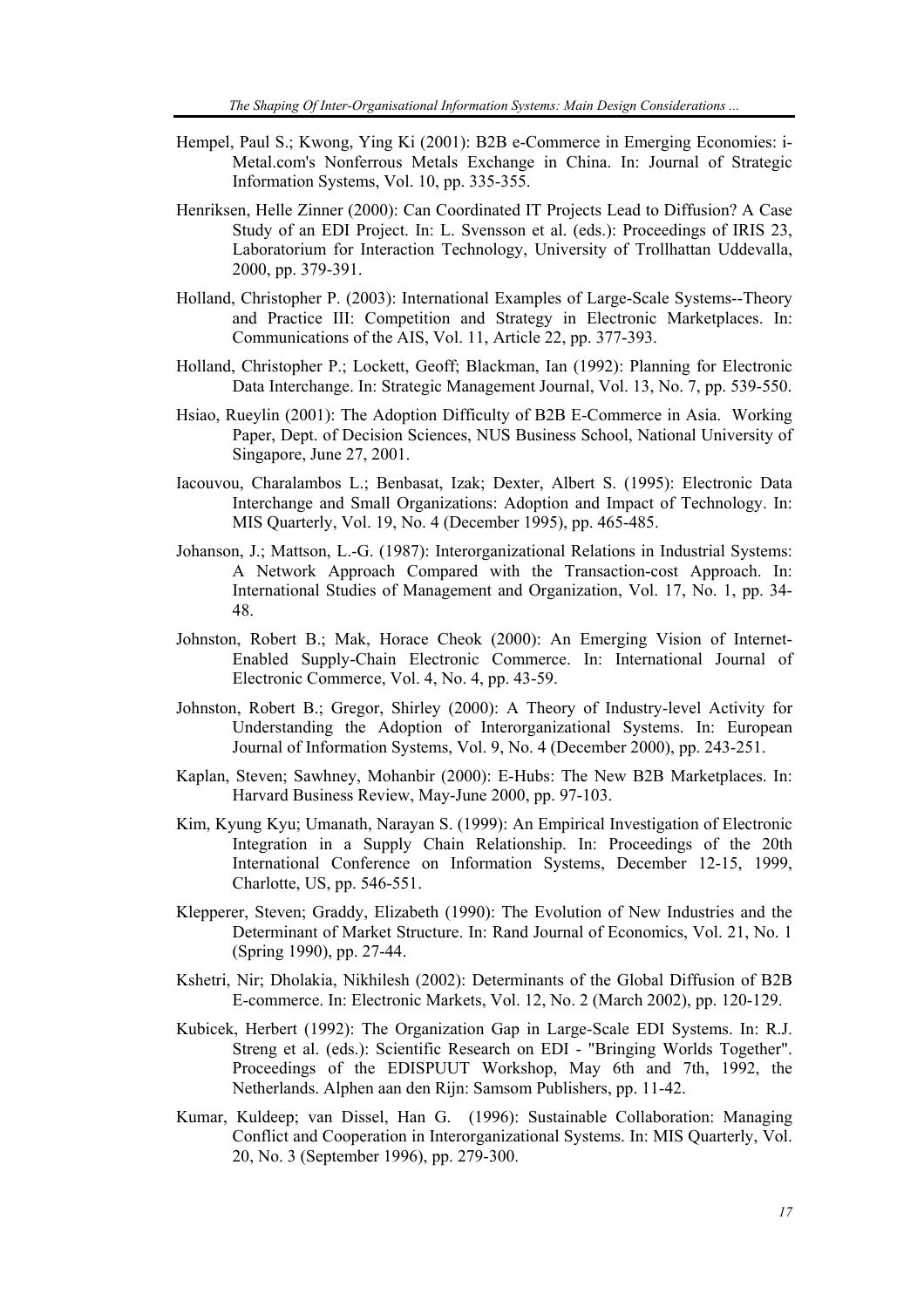- Kumar, Kuldeep; van Dissel, Han G.; Bielli, Paola (1998): The Merchant of Prato Revisited: Toward A Third Rationality of Information Systems. In: MIS Quarterly, Vol. 22, No. 2 (June 1998), pp. 199-227.
- Kurnia, Sherah; Johnston, Robert B. (2000): The Need for a Processual View of Interorganizational Systems. In: Journal of Strategic Information Systems, Vol. 9, No. 4, pp. 295-319.
- Kurnia, Sherah; Johnston, Robert B. (2002): A Review of Approaches to EC-enabled IOS Adoption Studies. In: Proceedings of the Thirty-fifth Annual Hawaii International Conference on System Sciences, January 7-10, 2002, Los Alamitos: IEEE Computer Society.
- Lamming, Richard; Johnsen, Thomas; Zheng, Jurong; Harland, Christine (2000): An Initial Classification of Supply Networks. In: International Journal of Operations and Production Management, Vol. 20, No. 6, pp. 675-691.
- Lyytinen, Kalle; Damsgaard, Jan (1998): What's Wrong with the Diffusion of Innovation Theory? Working Paper, No. R-98-5010, Institute for Electronic Systems, Department of Computer Science, Aalborg University.
- Mansell, Robin (2003): Electronic Commerce: Conceptual Pitfalls and Practical Realities. In: Prometheus, Vol. 21, No. 4 (December 2003), pp. 429-447.
- Markus, M. Lynne; Robey, Daniel (1988): Information Technology and Organizational Change: Causal Structure in Theory and Research. In: Management Science, Vol. 34, No. 5 (May 1988), pp. 583-599.
- Martinsons, Maris G. (2002): Electronic Commerce in China: Emerging Success Stories. In: Information & Management, Vol. 39, pp. 571-579.
- Monse, Kurt; Reimers, Kai (1995): Electronic Data Interchange Networks from an Institutional Perspective. In: R. Williams (ed.): The Social Shaping of Interorganizational IT Systems and Electronic Data Interchange. Luxembourg: Office for Official Publications of the European Communities, pp. 109-127.
- Nassimbeni, Guido (1998): Network Structures and Co-ordination Mechanisms: A Taxonomy. In: International Journal of Operations & Production Management, Vol. 18, No. 6, pp. 538-554.
- Neuman, W. Laurence (2000): Social Research Methods: Qualitative and Quantitative Approaches. Boston: Allyn and Bacon, 4th Edition.
- Olson, Mancur, Jr. (1965): The Logic of Collective Action Public Goods and the Theory of Groups. Cambridge/Mass.: Harvard University Press.
- Palacios, Juan J. (2003): The Development of E-Commerce in Mexico: A Business-Led Passing Boom or a Step Toward the Emergence of a Digital Economy? In: Information Society, Vol. 19, No. 1 (January 2003), pp. 69-79.
- Pfeffer, Jeffrey; Salancik, Gerald R. (1978): The External Control of Organizations A Resource Dependence Perspective. New York et al.: Harper and Row.
- Porter, Michael E. (1999): Clusters and Competition: New Agendas for Companies, Governments, and Institutions. Book chapter, from: M. Porter: On Competition, Boston: Harvard Business School Press.
- Porter, Michael E. (1998): Clusters and the New Economics of Competition. In: Harvard Business Review, November-December 1998, pp. 77-90.
- Porter, Michael E. (1990): The Competitive Advantage of Nations. New York et al.: Free Press.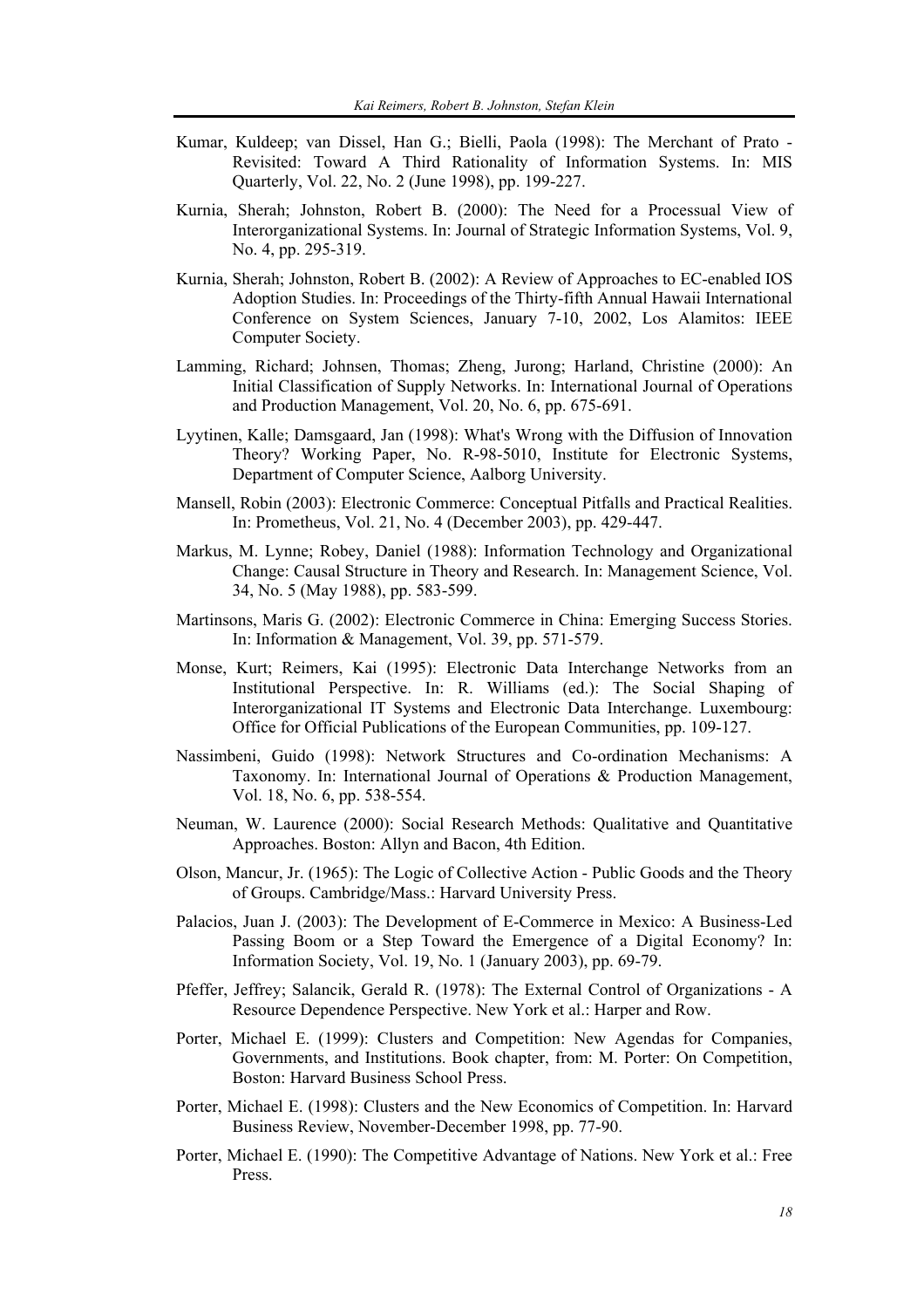- Porter, Michael E.; Rivkin, Jan W. (2000): Industry Transformation. Harvard Business School Note, No. 9-701-008, July 10, 2000, Boston: Harvard Business School Publishing.
- Powell, Walter W. (1991): Expanding the Scope of Institutional Analysis. In: W.W. Powell, P.J. DiMaggio (eds.): The New Institutionalism in Organizational Analysis. Chicago et al.: University of Chicago Press, pp. 183-203.
- Putnam, Robert D. (1993): The Prosperous Community: Social Capital and Public Life. In: The American Prospect, No. 13, No. 4 (Spring 1993).
- Reekers, Norbert; Smithson, Steve (1996): The Role of EDI in Inter-Organizational Coordination in the European Automotive Industry. In: European Journal of Information Systems, Vol. 5, No. 2, pp. 120-130.
- Riemer, Kai; Klein, Stefan; Selz, Dorian (2001): Classification of Dynamic Organizational Forms and Coordination Roles. In: B. Stanford-Smith and E. Chiozza (eds.): E-work and E-commerce, Proceedings of the e2001 Conference on E-work and E-business, Venice 2001, Amsterdam et al.: IOS Press, pp. 825- 831.
- Steinfield, Charles; Chan, Alice P.; Kraut, Robert E. (2000): Computer Mediated Markets: An Introduction and Preliminary Test of Market Structure Impacts. In: Journal of Computer Mediated Communication, Vol. 5, No. 3 (March 2000).
- Steinfield, Charles; Kraut, Robert E.; Plummer, Alice (1995): The Impact of Interorganizational Networks on Buyer-Seller Relationships. In: Journal of Computer Mediated Communication, Vol. 1, No. 3.
- Strauss, Anselm (1978): Negotiations. San Francisco: Jossey-Bass.
- Teo, Hock-Hai; Wei, Kwok-Kee; Benbasat, Izak (2003): Predicting Intention to Adopt Interorganizational Linkages: An Institutional Perspective. In: MIS Quarterly, Vol. 27 (2003), No. 1, pp. 19-49.
- Thatcher, Sherry M.B.; Foster, William (2003): B2B E-Commerce Adoption Decisions in Taiwan: The Interaction of Organizational, Industrial, Governmental and Cultural Factors. In: Proceedings of the 36th Annual Hawaii International Conference on System Sciences (HICSS'03), January 6-9, 2003, Big Island, Hawaii, Los Alamitos: IEEE Computer Society Press.
- Tigre, Paulo Bastos (2003): Brazil in the Age of Electronic Commerce. In: Information Society, Vol. 19, No. 1 (January 2003), pp. 33-43.
- Trist, Eric L. (1983): Referent Organizations and the Development of Interorganizational Domains. In: Human Relations, Vol. 36, No. 3, pp. 247-268.
- Van der Vorst, Jack G.A.J.; Van Dongen, Sjef; Nouguier, Sebastien; Hilhorst, Rien (2002): E-business Initiatives in Food Supply Chains: Definition and Typology of Electronic Business Models. In: International Journal of Logistics, Vol. 5, No. 2 (July 2002), pp. 119-138.
- Williamson, Oliver E. (1987): The Economic Institutions of Capitalism Firms, Markets, Relational Contracting. London: Collier Macmillan Publishers.
- Williamson, Oliver E. (2000): The New Institutional Economics: Taking Stock, Looking Ahead. In: Journal of Economic Literature, Vol. 38, No. 3, pp. 595-613.
- Wise, Richard; Morrison, David (2000): Beyond the Exchange: The Future of B2B. In: Harvard Business Review, November-December 2000, pp. 86-96.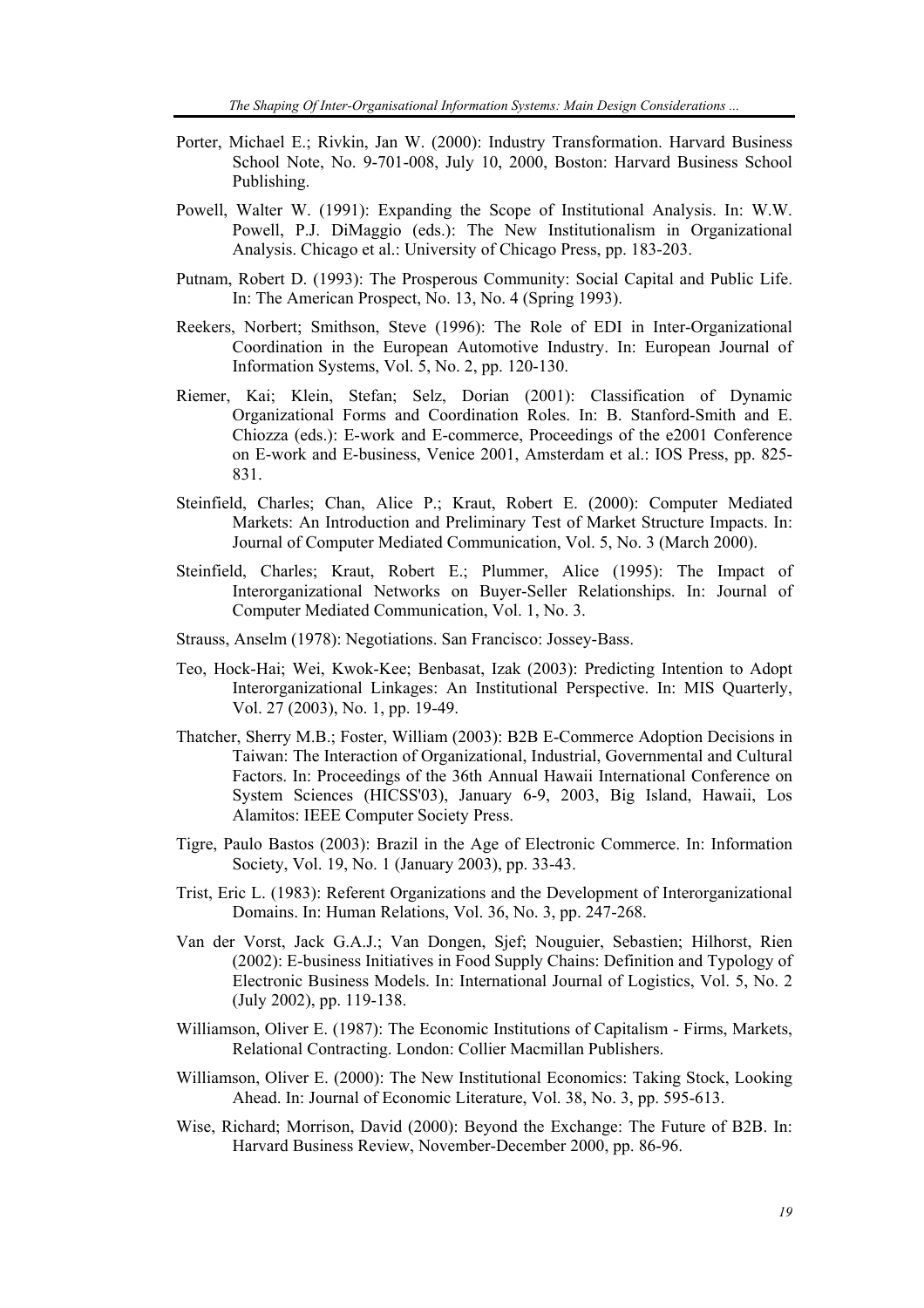- Wong, Poh-Kam (2003): Global and National Factors Affecting E-Commerce Diffusion in Singapore. In: Information Society, Vol. 19, No. 1 (January 2003), pp. 19-32.
- Yin, Robert K. (1994): Case Study Research: Design and Methods (Second Edition). Thousand Oaks et al.: Sage Publications (Applied Social Research methods Series, Vol. 5).

#### *Appendix (Relevant Previous Works)*

#### **Studies on the diffusion and development of inter-organizational information systems or related technologies**

- Andersen et al., 2003a and 2003b; Henriksen 2000 (Denmark; structural/institutional factors may inhibit e-commerce adoption even in the face of massive government support and promotion)
- Arunachalam, 1995 (prime reason for adopting EDI: customer request)
- Brousseau, 2003 (France; e-commerce development paths vary across nations)
- Damsgaard and Lyytinen, 1998 (Finland, EDI is not a distinct technology)
- Gibbs et al., 2003 (10 country comparison; global competition drives B2B ecommerce while local consumer preferences drive B2C e-commerce; however, institutional factors have a major influence on B2B e-commerce diffusion too)
- Hsiao, 2001 (Singapore; institutional factors strongly influence B2B e-commerce adoption)
- Iacouvou et al., 1995 (external pressure explains major part of EDI adoption decision)
- Kim and Umanath, 1999 (the degree of inter-firm electronic integration depends upon contingent factors such as supply chain interdependence, demand uncertainty and product complexity)
- Kshetri and Dholakia, 2002 (analyses global B2B e-commerce diffusion, finds that country-level factors have a major influence)
- Palacios, 2003 (Mexico; large firms are the main driving force while lack of resources among mostly small firms and low incomes among households are the main barriers to e-commerce adoption)
- Thatcher and Foster, 2003 (textile and electronics in Taiwan; organizational, industrial and governmental factors influence B2B e-commerce adoption while cultural factors moderate direct influences of government policies and industrial pressures)
- Tigre, 2003 (Brazil; uneven income distribution major barrier to e-commerce adoption/diffusion)
- Wong, 2003 (Singapore; institutional characteristics influence the type of ecommerce that is adopted)